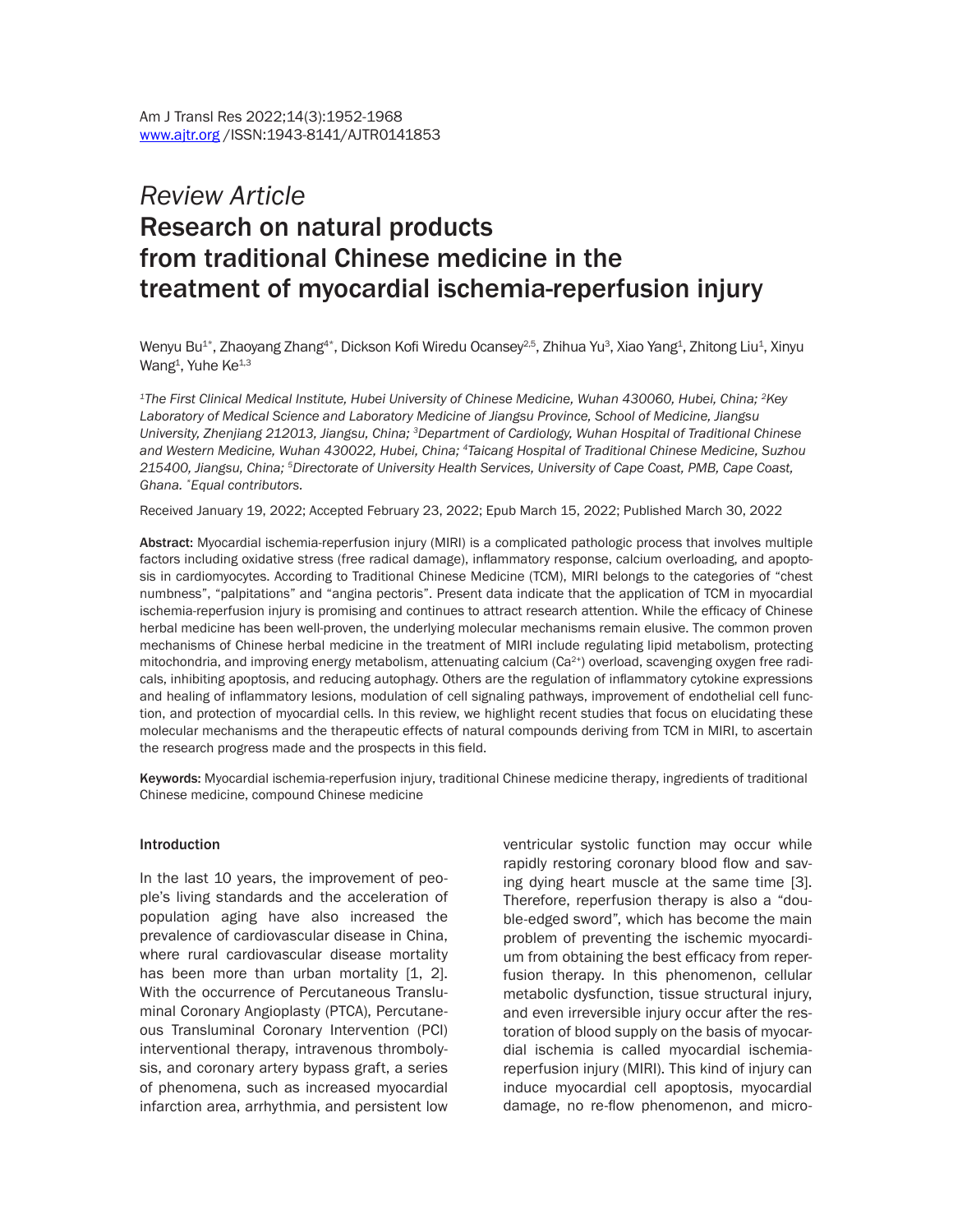vascular endothelial injury, which directly affect the prognosis of patients and greatly increase the follow-up cost of patients.

MIRI mechanisms are complicated and mainly related to inflammation, intracellular Ca<sup>2+</sup> overload, oxygen-free radicals (OFR), neutrophil infiltration, energy metabolic disorders, vascular endothelial cell dysfunction, and myocardial cell apoptosis. These events cause damage to the myocardial intima, and induce abnormal mitochondrial metabolism, formation of intima plaque, and ventricular remodeling, resulting in the increased myocardial ischemic infarct area and reduced cardiac function [4]. Clinical treatment is mainly focused on inhibiting oxidative stress, inflammatory response, calcium overload, and apoptosis damage to improve body metabolism [5]. Due to the holistic treatment concept and advantages of multi-target, multilink, and multi-approach, TCM has been widely valued in recent years. Several animal experiments and clinical studies have demonstrated that TCM can inhibit myocardial injury caused by ischemia-reperfusion.

Based on the latest research progress, this paper discusses the intervention of TCM and its main components on MIRI from the perspectives of single Chinese herbal extracts effects on apoptosis, necroptosis, autophagy, and pyroptosis, as well as treatment with Chinese herbal compound, providing documented evidence and prospects for the prevention and treatment of MIRI.

# Etiology, pathogenesis, and dialectical type of MIRI

Although there is no direct classification of MIRI in TCM, considering that its lesion is located in the heart and its clinical manifestations are chest pain, chest tightness, breath shortness, fatigue, and sense of weakness, the disease therefore belongs to the category of "Chest Obstruction", "Palpitation" and "True Heart Pain" in TCM. Associated knowledge has been recorded in the *Yellow Emperor's Canon of Medicine* written two thousand years ago. For example, in Chapter 22 of *Plain Conversation: Discussion on the Association of the Zang-Qi with the Four Seasons*, Qibo replied that heart disease is characterized by pain in the chest, distending hypochondriac fullness, hypochondriac pain, pain involving the chest, back, and

scapula as well as the pain of the medial sides of the arms [6]. Chapter 20 of *Spiritual Pivot: Five Pathogen* recorded that if the pathogen is in the heart, then the disease would be manifested by heart pain.

# *Etiology and pathogenesis of MIRI*

The TCM discussions on the etiology and pathogenesis of MIRI are widely recorded. Zhang Zhongjing, known as the medical sage, has recorded in his work *Synopsis of Prescriptions of the Golden Chamber: Chapter 9-On Pulse, Symptom Complex and Treatment of Chest Obstruction, Heart Pain and Shortness of Breath* that Chest Obstruction syndrome has the symptoms and signs of panting, coughing, spitting, shortness of breath, and pain in the chest and back. The pulse is deep and slow in the Inch and slender-tense-speedy in the Bar [7]. Here, Zhang illustrated the pathogenesis according to the change of pulse condition. The *Plain Conversation: Chapter 43-Discussion on Obstructive Syndrome* states that Obstructive Syndrome of the heart leads to obstruction of the channels, dysphoria, throb of the heart, sudden panting, dry throat, eructation, and fear due to adverse flow of Qi [6]. The *Comprehensive Recording of Divine Assistance: Chapter 55-Heart Pain* indicates that Heart pain is caused by the pathogen retention in the pericardium channel of Hand-Jueyin and it is either caused by improper diet or wind attack, with the pathogen retained in the deficient Zang viscera and the channel blocked, thus resulting in the pain. In the *Prescriptions for Succouring the Sick*, it is recorded that Palpitation indicates heart blood insufficiency. *Danxi's experiential therapy* has also proposed that Asthenia and phlegm are the cause of palpitation. Moreover, *Correction on errors in medical classics: Palpitation* states that internal retention of blood stasis is related to the occurrence of MIRI.

In summary, the pathogenesis of MIRI falls into the category of heart vessel obstruction, where the pain is either caused by obstruction or malnourishment. The characteristics of the disease follow the pattern of deficiency in origin and enrichment in symptom, with the Yang-Qi deficiency in the heart, spleen, and kidney as the original cause, the cold stagnation, blood stasis, and turbid phlegm as the superficial cause and the mixture of phlegm and stasis as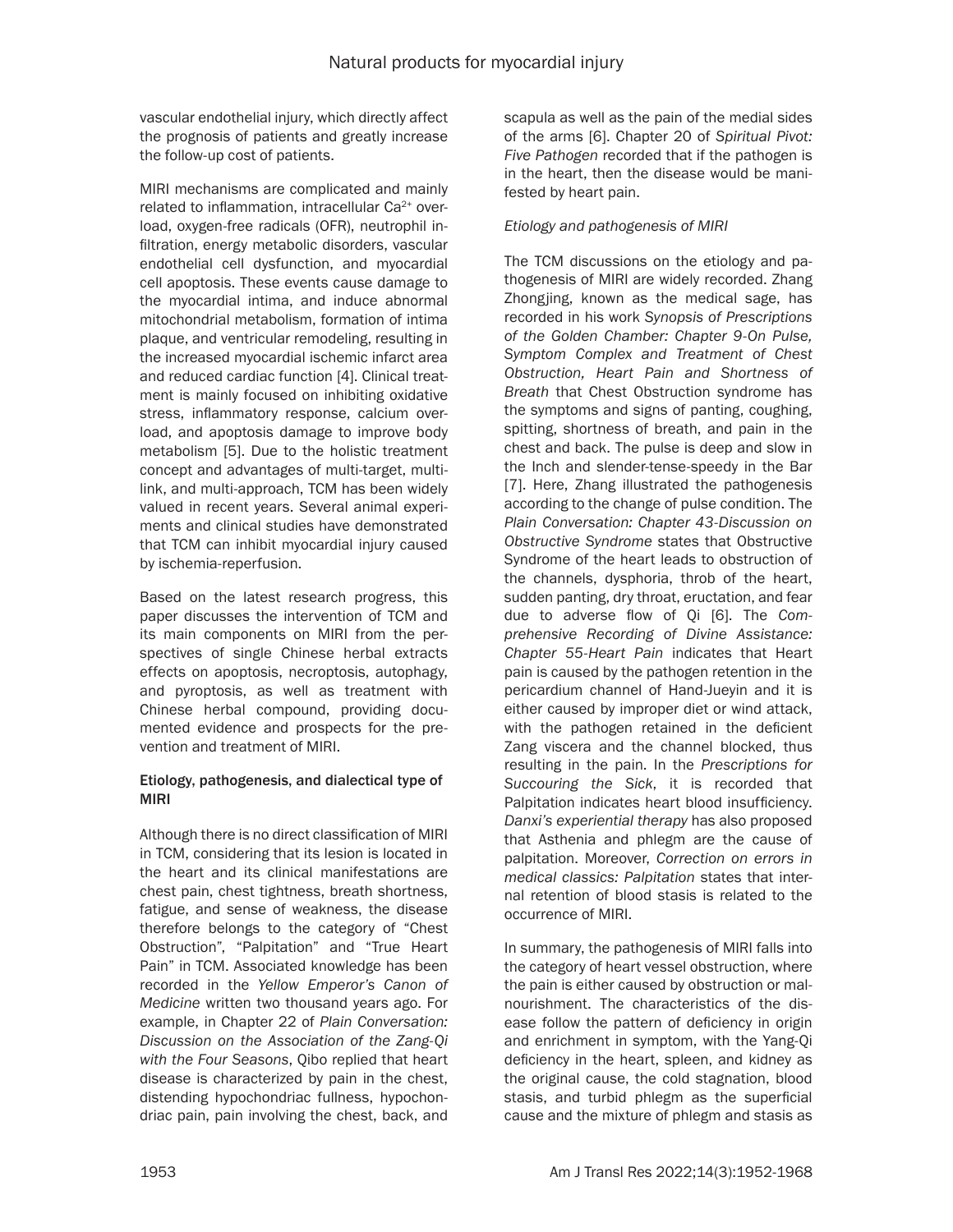the direct cause. After a patient experiences myocardial infarction, Yang-Qi suffers great loss, causing the generation of Yin cold and blood stasis inside the body, eventually resulting in the mixture of phlegm and stasis. After the reperfusion injury, massive amounts of blood flow into the ischemic area in a very short time, Yang-Qi suddenly gets recovered, causing the syndrome of predominant yin rejecting Yang. The stagnation and obstruction of phlegm and stasis impair the cardiac muscle and result in a no-reflow phenomenon.

# *Dialectical type of MIRI*

In *Subtle Meaning of the Jade Swivel: Heart Pain*, it is indicated that for patients who suffered enduring illness and has deficiency on Qi and blood, or those who are weak and fragile due to hard labor, their heart pain is deficient pain and the *Treatment of Different Kinds of Diseases: Chest Obstruction* also states that Where Yang Qi in the chest is weak. Yin Qi will dominate the chest and cause chest obstruction. In addition, *an Essay on medical reading* records that Blood stasis is generated by the fact that deficient Qi fails to promote blood circulation. According to these written records and clinical manifestations of MIRI, the dialectical type of MIRI can be categorized as Qi and blood deficiency syndrome, Qi stagnation and blood stasis syndrome, turbid phlegm obstruction syndrome, and Qi-Yin deficiency syndrome.

# The TCM treatment principle of MIRI

During an acute attack period of MIRI, the patient is dominated by enrichment of symptoms, and during the remission period, the patient is dominated by deficiency. Therefore, when treating MIRI patients, the primary principle is to first cure the symptom, then to treat the deficiency; or to treat the two causes at the same time according to the priority of deficiency, excess, symptom, and origin (of the disease). Excess requires purgation, while deficiency requires tonification, a basic treatment principle in TCM. Excess requiring purgation refers to the regulation of Qi movement, promotion of blood circulation, and the removal of blood stasis, as well as the elimination of turbid phlegm. Deficiency requiring tonification refers to the balance of Qi, Blood, Yin, and Yang, and the correction on zang-fu viscera. Specific treatment methods include Qi nourishment and Yang-warming, Yin nourishment and kidney tonification, and complement on heart Qi. TCM has many treatment target points that could provide new clinical exploratory grounds for preventing and treating MIRI. Therefore, using the modern medical understanding of MIRI to select the corresponding TCM therapy for the patient will significantly improve the patient's recovery rate and living quality.

#### Advances in the treatment with single Chinese herbal extracts

# *Exploration of prevention and treatment of MIRI by apoptosis*

Under certain pathologic conditions, apoptosis refers to orderly cell death induced by certain genes to balance cell development and homeostasis [8]. Apoptosis pathways mainly include exogenous apoptosis pathway, endogenous mitochondrial pathway, and endogenous endoplasmic reticulum pathway regulated by death receptors [9]. Apoptosis is controlled by a variety of genes, such as the caspase family, B-lymphocytoma-2 gene (Bcl-2) family, and tumor suppressor gene P53 [10]. Various gene families and signal pathways cross each other and lead to apoptosis directly or indirectly. At the present, many studies have shown that apoptosis plays a very important role in MIRI. Meanwhile, the severity of MIRI is mainly determined by the number of apoptotic cells. Therefore, inhibition of apoptosis-related genes or interruption of the apoptotic pathway can reduce MIRI, as shown in Figure 1A.

Luteolin (3',4',5',7'-tetrahydroxyflavone, Lu) is a natural, soluble flavone that is found in high levels in many herbs. A study found that Lu enhanced Sarco/endoplasmic reticulum Ca2+- ATPase-a (SERCA2a) activity to improve systolic/diastolic function during MIRI in rat hearts and cardiomyocytes by attenuating the inhibition effects of the p38 pathway on phosphoprotein phosphorylation (p-PLB) [11]. Another study found that Lu regulated SERCA2a through SUMOylation at lysine 585 to attenuate MIRI [12]. Moreover, recent research showed that Lu pretreatment improved SERCA2a expression by the upregulation of Sp1 to exert myocardial protective effects [13].

Danshen, the dried root of *Salvia miltiorrhiza* Bunge, is a Chinese medicinal herb. Salvianolic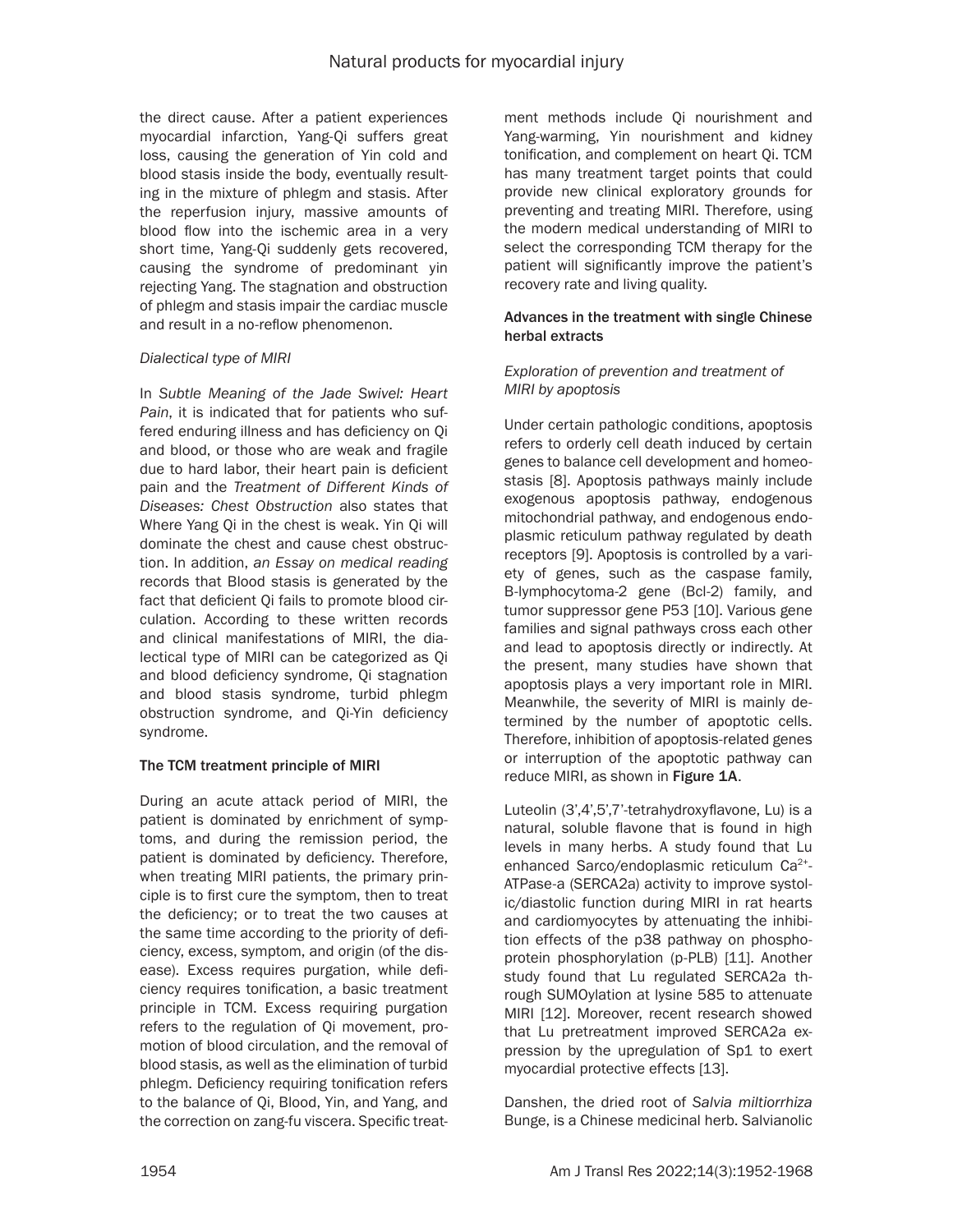

Figure 1. Main regulatory mechanisms of apoptosis and necroptosis in MIRI. The exogenous and endogenous pathways of apoptosis are regulated by death receptors as shown in (A). The link of RIP1 to apoptosis and necroptosis is illustrated in (B). PI3K: phosphoinositide-3-kinase; Akt: protein kinase B; NF-κB: nuclear factor kappa B; JAK2: Janus Kinase 2; STAT3: signal transducer and activator of transcription 3; ATF6: activating transcription factor 6; MAPK: mitogen-activated protein kinase; PERK: (PKR)-like ER kinase; Bcl-2: B-lymphocytoma-2 gene; Bax: Bcl2 associated X protein; MPTP: mitochondrial permeability transition pore; ERS: ER Stress; RIP1: receptor-interacting protein kinase 1; RIP3: receptor-interacting protein kinase 3; MLKL: mixed lineage kinase domain-like protein.

acid B (Sal B) is an active water-soluble compound that can be isolated from *S. miltiorrhiza* Bunge. A study found that Sal B ameliorated MIRI in a dose-dependent manner, ameliorated cardiac function, reduced myocardial infarction size, decreased myocardial injury marker expression, decreased inflammatory responses, reduced apoptosis, activated the phosphoinositide-3-kinase (PI3K)/Akt signaling pathway, and inhibited the release of high mobility group box 1 (HMGB1) in rats [14]. In addition, Tanshinone IIA (TSA) is the major active compound present in the root extracts of *Salvia miltiorrhiza* Bunge. A study found that TSA exerted the protective role against MIRI-induced apoptosis, oxidation, and mitochondrial membrane potential (MMP) loss of cardiomyocytes by regulating AK003290 and miR-124-5p signaling [15]. In another study, TSA activated silent information regulator 1 (SIRT1)-PGC1α signaling pathway to rescue mitochondrial function, block cardiac microvascular endothelial cell (CMEC) apoptosis, and preserve microvascular structure and function. This happens to be the first study to show the beneficial role of TSA in microvascular injury [16].

*Astragalus membranaceus* is a widely used Chinese herbal medicine. Astragaloside IV (As-IV) is one of the important effective chemical constituents of this herb. Studies show that As-IV can alleviate MIRI in rats. The possible mechanism is related to its increased phosphorylation of PI3K/AKT and glycogen synthase kinase 3 beta (GSK-3β) protein, and activation of the PI3K/AKT/GSK-3β signaling pathway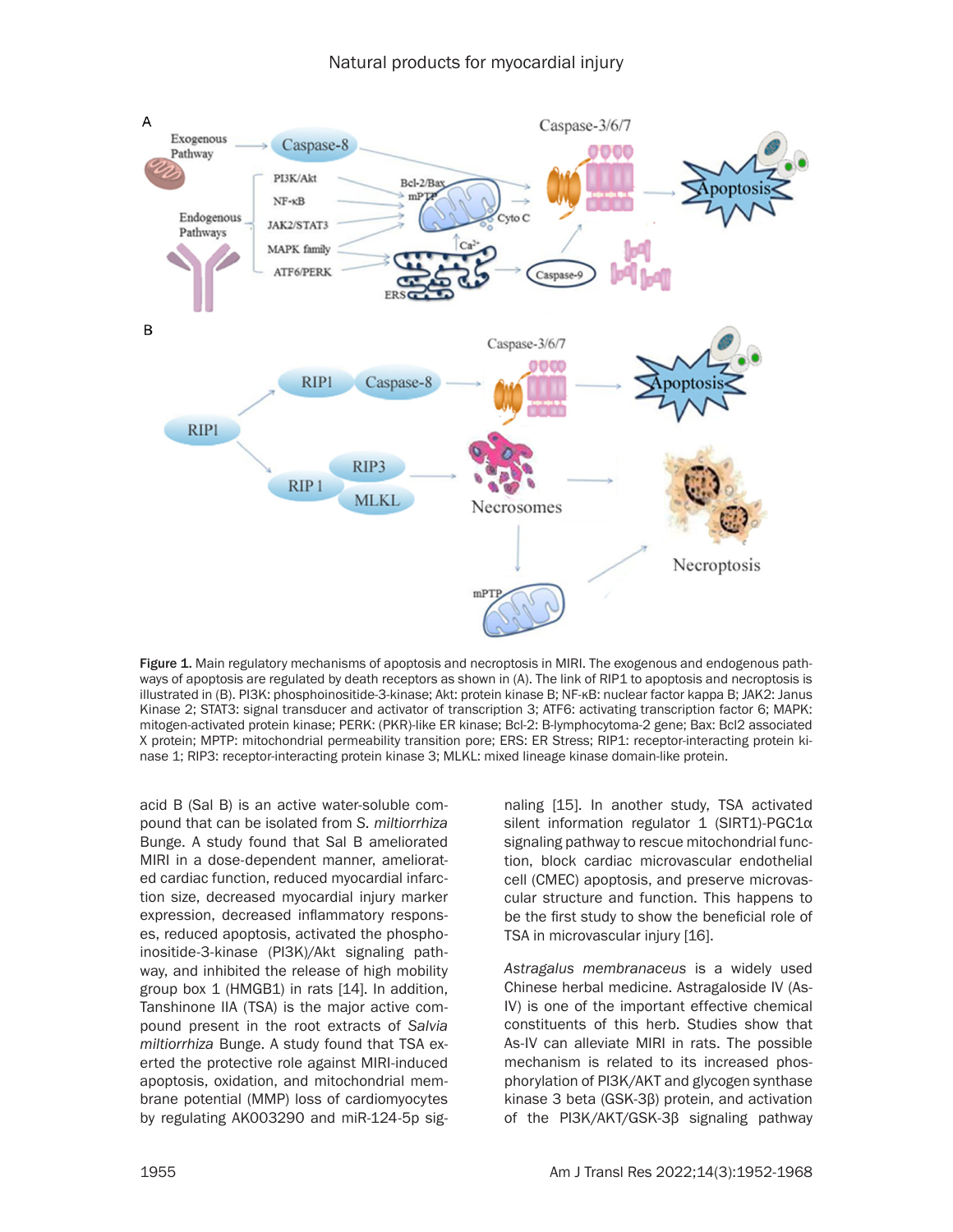[17]. A study demonstrated for the first time that the protective effect of As-IV against MIRI was related to inhibition of the calcium-sensing receptor (CaSR)/ERK1/2 (extracellular signalregulated kinase 1/2) axis and related apoptotic signaling pathways [18]. A similar study found that AS-IV could attenuate MIRI in human cardiomyocytes by the miR-101a/TGFBR1 (TGFβ type 1 receptor)/TLR2 (toll-like receptor 2)/MAPK (mitogen-activated protein kinase) signaling pathway [19].

Baicalin is a flavonoid active substance derived from the roots of *Scutellaria baicalensis Georgi* (Lamiaceae). It is reported that the protective role of baicalin on MIRI, was shown to be mediated through the Janus kinases/signal transducer and activator of transcription proteins (JAK/STAT) pathway. In addition, baicalin alleviated myocardial injury, inhibited apoptosis following MIRI, and dampened myocardial inflammation response through switching the polarization of macrophages from M1 to M2 [20]. A similar study showed that baicalin downregulates protein expression of CaSR, but upregulates the protein expression of ERK1/2. Therefore, baicalin probably attenuates MIRI through the modulation of the CaSR/ERK1/2 signaling pathway [21].

Ginsenosides are isolated from Asian ginseng (*Panax ginseng*), a traditional herbal medicine frequently used in eastern countries. Ginsenoside Rb1, Rb2, Rb3 are the main active compounds in the stem, leaves, and root of ginseng. A study showed that Rb1 binds directly to RhoA, inactivating the RhoA/ROCK1 signaling pathway to reduce apoptosis and prevent MIRI [22]. Similarly, Rb2 alleviated MIRI in rats by inhibiting oxidative stress and inflammatory response through SIRT1 activation [23].

In addition, several other researchers have reported the promising therapeutic effects of other TCM and their main components, where they significantly reduce the degree of MIRI by inhibiting myocardial cell apoptosis, as shown in Table 1 [24-33].

# *Exploration of prevention and treatment of MIRI by necroptosis*

Alexei Degterev, an associate professor of developmental, molecular, and chemical biology, discovered a new form of cell death with a similar signal mechanism to apoptotic cells and morphologic characteristics of necrotic cells in 2005 and named it necroptosis [34]. The activation of necroptosis depends on the activity of receptor-interacting protein 3 (RIP3). RIP3 interacts with receptor-interacting protein 1 (RIP1) to produce necrosomes which phosphorylate mixed lineage kinase domain-like protein (MLKL) and translocate it to cellular membranes, leading to the plasma membrane damage, cell content overflow, and consequently causing inflammation and triggering the immune system [35]. Studies have shown that necroptosis plays an important role in MIRI [36], as shown in Figure 1B.

Tanshinone I (TI), a fat-soluble compound, is a major ingredient in Danshen. A study indicated that TI exerts cardiovascular protective activities in vitro and in vivo through suppressing the RIP1/RIP3/MLKL axis and activating the Akt/ Nrf2 (nuclear factor erythroid 2 related factors 2) signaling pathways [37].

Baicalin is one of the predominant flavonoids isolated from the dry roots of *Scutellaria baicalensis Georgi*. It is reported that Baicalin mitigates necroptosis by inhibiting the protein expression of RIP1, RIP3, and p-MLKL and protects CMECs in MIRI rats by promoting the release of nitric oxide (NO) through the PI3K-AKT-eNOS pathway [38].

# *Exploration of prevention and treatment of MIRI by autophagy*

Autophagy refers to the process in which cells actively degrade their over-accumulated and misfolded proteins, undergo functional decline, senescence, and damage of organelles, causing recycling of the generated materials and energy by the lysosomal pathway [39]. Autophagy is mainly divided into molecular chaperone-mediated autophagy, small autophagy, and large autophagy. Large autophagy is commonly referred to as autophagy and the autophagy process can be divided into four stages: induction of autophagy, formation of autophagosomes, formation of autophagolysosomes, and degradation and reuse of autophagolysosome [40]. Currently, studies have shown that autophagy has a two-way adjustment function. At the initial stage of MIRI, cardiomyocytes are subjected to a state of ischemia and hypoxia. Autophagy induces adenosine triphosphate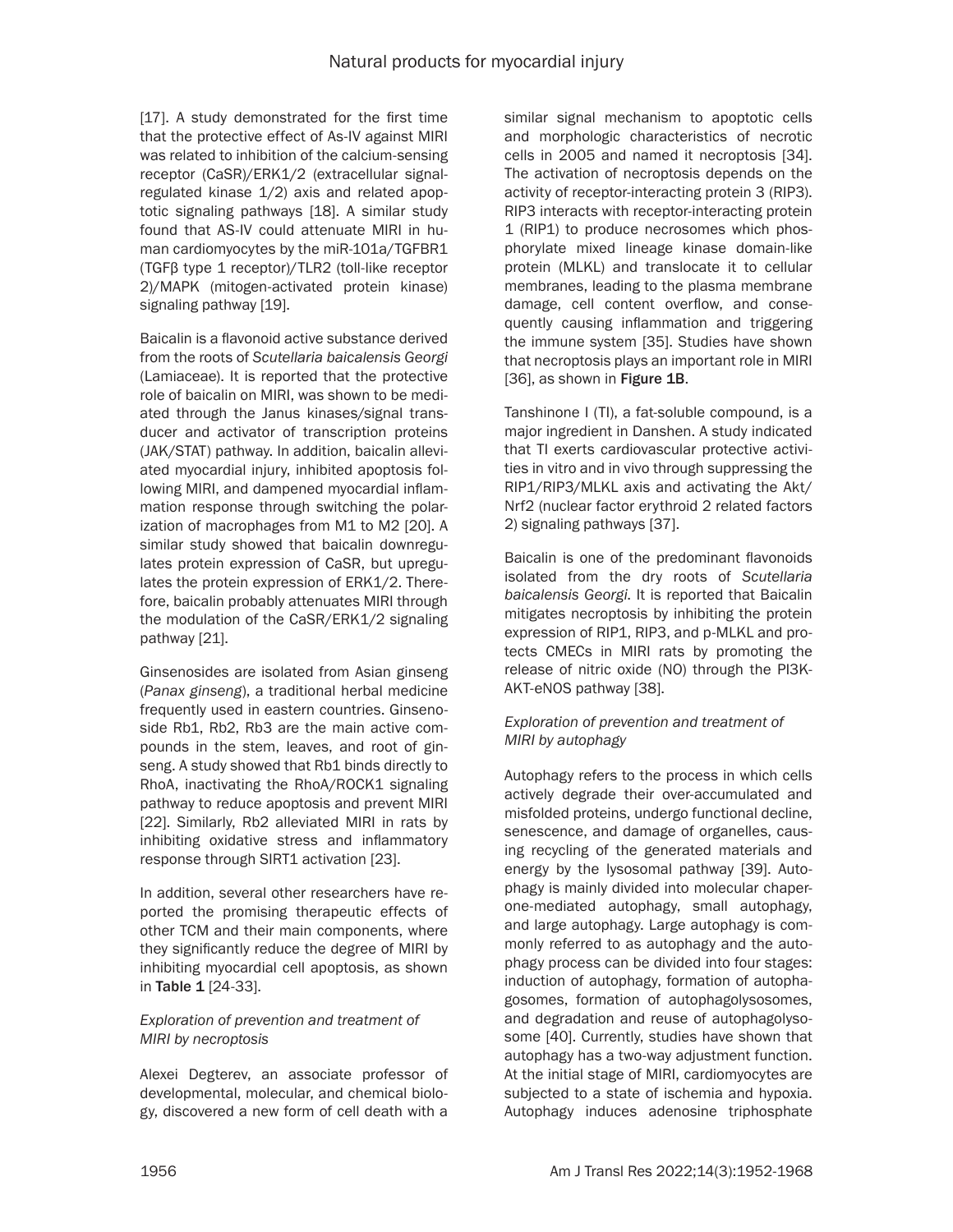| Type      | TCM name                                      | Active<br>constituent                        | Experimental model                                                                                       | Related<br>pathways                                         | Efficacies and mechanisms                                                                                                                                                                                                                                                                                    | References |
|-----------|-----------------------------------------------|----------------------------------------------|----------------------------------------------------------------------------------------------------------|-------------------------------------------------------------|--------------------------------------------------------------------------------------------------------------------------------------------------------------------------------------------------------------------------------------------------------------------------------------------------------------|------------|
| Apoptosis | Luteolin (Lu)                                 | Flavonoid<br>compound                        | Ischemia/reperfusion (I/R)                                                                               | p38 MAPK<br>pathway                                         | Promoted p-PLB, enhanced the activity and stability<br>of SERCA2a via lysine 585 and Sp1, and relieved calcium<br>overload to promote the recovery of the Δψm.                                                                                                                                               | $[11-13]$  |
|           | S. miltiorrhiza Bunge,<br>Danshen             | Salvianolic acid B<br>(Sal B)                | Myocardial ischaemic-<br>reperfusion (I/R)                                                               | signaling pathway                                           | PI3K/Akt/HMGB1 Reduced TNF-α, IL-18, IL-1β, HMGB1, and TLR4, and<br>increased Bcl-2 while decreasing Bax.                                                                                                                                                                                                    | $[14]$     |
|           | Salvia miltiorrhiza Bunge                     | Tanshinone IIA<br>(TSA)                      | I/R model                                                                                                | AK003290 and<br>miR-124-5p<br>signaling                     | Decreased the amount of LDH, MDA, ROS, elevated MMP,<br>and miR-124-5p directly targeted AK003290, and up-<br>regulated the expression of AK00329.                                                                                                                                                           | $[15]$     |
|           | Danshen                                       | Tanshinone IIA<br>(Tan IIA)                  | Cardiac microvascular endothe-<br>lial cells isolation and hypoxia/<br>reoxygenation (HR) model in vitro | $SIRT1/PGC1\alpha$<br>pathway                               | Activated SIRT1 to sustain the mitochondrial potential,<br>reduced the mPTP opening, benefited the CMEC survival,<br>and preserved microvascular structure and function.                                                                                                                                     | $[16]$     |
|           | Astragalus<br>membranaceus                    | astragaloside IV<br>$(As-IV)$                | MIRI model of SD rats                                                                                    | PI3K/AKT/<br>$GSK-3\beta$ signaling<br>pathways             | Increased the left ventricular systolic pressure, fractional<br>shortening, and ejection fraction, decreased the left<br>ventricular end-diastolic pressure, decreased the serum<br>LDH, CK levels, the HW/BW ratio, and myocardial infarct size,<br>increased the p-Akt/Akt ratio and pGSK-3β/GSK-3β ratio. | $[17]$     |
|           |                                               |                                              | A hypoxia/reoxygenation (H/R)<br>model in vitro; an SD rat MI/R<br>model in vivo                         | CaSR/ERK1/2<br>signaling<br>pathways                        | Decreased LDH, Ca <sup>2+</sup> and CaSR expression, and increased<br>the ERK1/2 phosphorylation levels in vitro. Decreased the<br>myocardium infarct size, CK-MB, and cTnI levels in vivo.                                                                                                                  | $[18]$     |
|           |                                               |                                              | H9c2 cardiomyocytes hypoxia/<br>reoxygenation (H/R) cell model                                           | miR-101a/<br>TGFBR1/TLR2/<br>MAPK signaling<br>pathway axis | Promoted SOD activity and the expression level of miR-101a,<br>decreased MDA, LDH, TGFBR1, and TLR2, suppressed<br>p-ERK and p-p38, decreased Bax/Bcl-2 ratio, and cleaved<br>caspase-3/caspase-3 ratio.                                                                                                     | [19]       |
|           | Scutellaria baicalensis<br>Georgi (Lamiaceae) | Baicalin, a<br>flavonoid active<br>substance | an ischemia/reperfusion (I/R)<br>model                                                                   | JAK/STAT pathway                                            | Decreased iNOS, IL-1β, and IL-6, up-regulated Arg-1, IL-10,<br>and TGF-ß, and inhibited the phosphorylation levels of JAK2<br>and STAT3.                                                                                                                                                                     | [20]       |
|           |                                               |                                              | SD rats' heart and myocardial<br>cells I/R model                                                         | CaSR/ERK1/2<br>signaling pathway                            | Improved LV hemodynamic parameters, down-regulated the<br>protein expression of CaSR, and up-regulated the protein<br>expression of ERK1/2.                                                                                                                                                                  | $[21]$     |
|           | Ginsenosides                                  | Ginsenoside Rb1<br>(Rb1)                     | I/R model                                                                                                | RhoA/ROCK1<br>signaling pathway                             | Reduced damaged myocardial structure,<br>increased myocardial blood flow, improved heart function,<br>and microcirculation, reduced cTnI, inhibited the activation of<br>RhoA, and restored the production of ATP.                                                                                           | $[22]$     |
|           | Ginsenosides                                  | Rb <sub>2</sub>                              | Myocardial ischemia/reperfusion SIRT1 signaling<br>$(MI/R)$ model                                        | pathway                                                     | Reduced myocardial superoxide generation, downregulated<br>gp91phox expression, decreased the mRNA of IL-1β, IL-6,<br>and TNF-a, upregulated SIRT1 expression and<br>downregulated Ac-p53 expression.                                                                                                        | $[23]$     |
|           | Ginkgo biloba leaves                          | Ginkgolide B,<br>a flavonoid<br>monomer      | Myocardial I/R model                                                                                     | PI3K/AKT/mTOR<br>signaling pathway                          | Suppressed TNI, TNT, LDH, and Mb and ameliorated the<br>damaged and irregularly arranged myocardial cells,<br>suppressed the expression levels of $p$ -PERK, $p$ -IRE1 $\alpha$ , and<br>ATF6, and upregulated p-AKT and p-mTOR expressions.                                                                 | $[24]$     |

# Table 1. Summary of TCM treatment of MIRI by effects on apoptosis in the past five years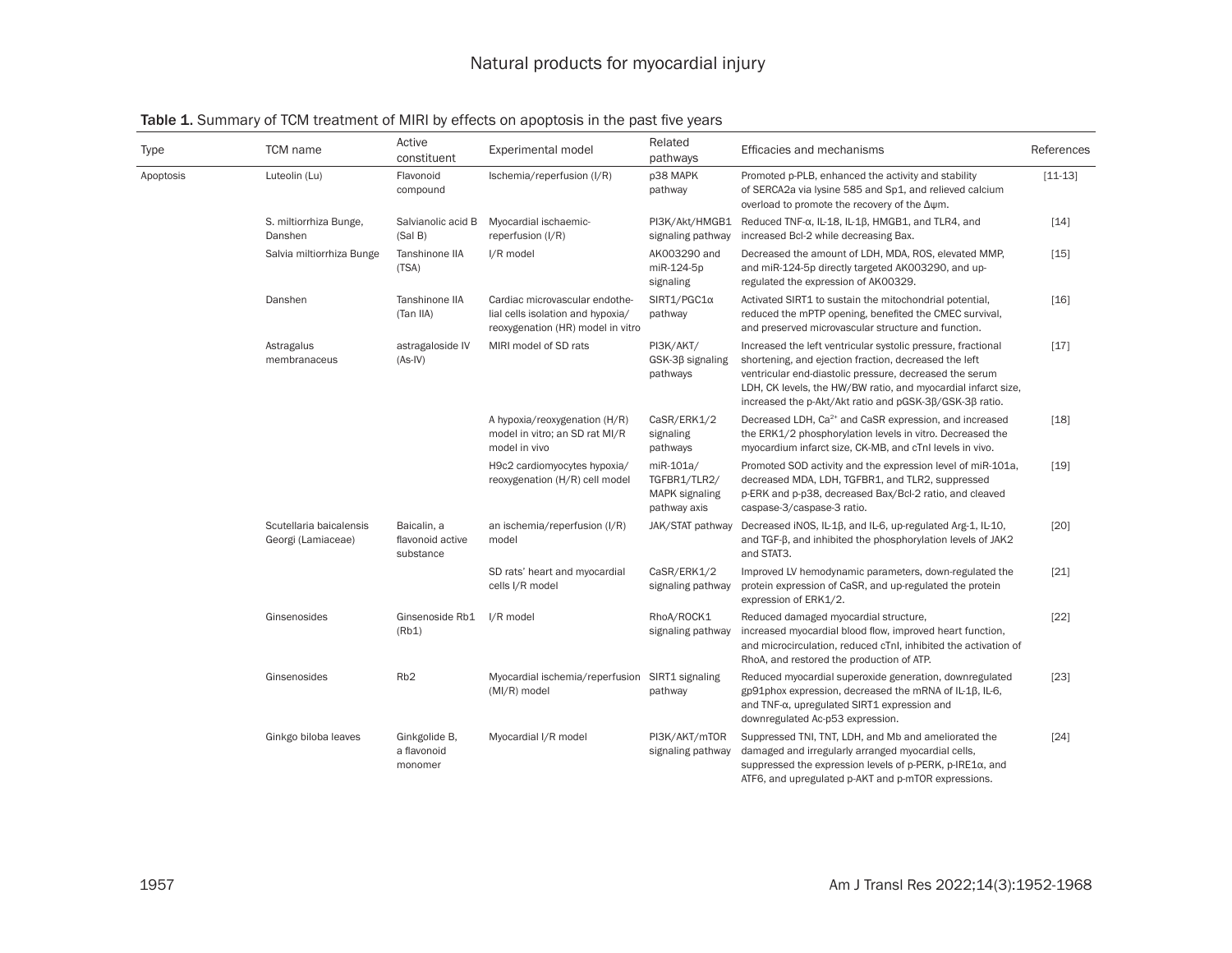# Natural products for myocardial injury

|                                                | Dihydroquercetin (DHQ)                                                                                        |                                                               | A dihydroxyflavone Isolated rat hearts and H9c2<br>cardiomyocytes model        |                                  | PI3K/Akt pathway Alleviated cardiac dysfunction, scavenged<br>free radicals, reduced lipid peroxidation, increased the<br>activity of antioxidant enzymes, inhibited the expression of<br>CHOP, Caspase-12, and p-JNK, reduced GRP78, p-PERK, and<br>$p$ -eif $2\alpha$ expression levels, and increased HO-1 expression<br>and Nrf2 binding to antioxidant response elements. | $[25]$ |
|------------------------------------------------|---------------------------------------------------------------------------------------------------------------|---------------------------------------------------------------|--------------------------------------------------------------------------------|----------------------------------|--------------------------------------------------------------------------------------------------------------------------------------------------------------------------------------------------------------------------------------------------------------------------------------------------------------------------------------------------------------------------------|--------|
|                                                | Curculigo orchioides<br>Gaertn                                                                                | Curculigoside, a<br>phenolic glycoside<br>antioxidant         | H9c2 cells hypoxia/<br>reoxygenation (H/R) model                               | MPTP opening                     | Improved cell viability, reduced the infarct size, inhibited<br>MPTP opening and preserved $\Delta \Psi m$ , decreased LDH activity,<br>the expression of cytochrome c, apoptotic protease activating<br>factor-1, and cleaved caspase-9 and cleaved caspase-3.                                                                                                                | [26]   |
|                                                | Ganoderma lucidum                                                                                             | Ganoderic acid<br>A(GA)                                       | MIR rat model                                                                  | JAK2/STAT3/NF-<br>κB pathway     | Reduced the myocardial infarction extension, decreased<br>LDH, CK, the phosphorylation of JAK2, STAT3, and NF-KB.                                                                                                                                                                                                                                                              | $[27]$ |
|                                                | Epimedium brevicornum                                                                                         | Icariin (ICA), a<br>flavonoid                                 | Isolated rat hearts and neonatal<br>rat cardiomyocytes and H9c2<br>cells model | SIRT1/Fox01<br>signaling         | Improved heart contraction and limited the infarct size and<br>CK-MB and LDH leakage, decreased MDA, increased SOD<br>activity, MnSOD expression, mitochondrial membrane<br>potential and cytochrome C stabilization, up-regulated SIRT1<br>and down-regulated Ac-FoxO1.                                                                                                       | [28]   |
|                                                | The roots of Sophora flave-<br>scens (Kushen), Sophora<br>tonkinensis, and Sophora<br>alopecuroides (Kudouzi) | Matrine, a<br>quinolizidine<br>alkaloid                       | Hypoxia/reoxygenation (H/R) of<br>CMECs in rats' model                         | JAK2/STAT3<br>signaling pathway  | Increased cell viability, cell ratio at the S phase, expression<br>levels of p-JAK2 and p-STAT3, increased tube formation<br>ability and decreased the ratio of cells at the G1 phase and<br>Bax/Bcl-2 ratio.                                                                                                                                                                  | $[29]$ |
|                                                | Platycodon grandiflorum                                                                                       | Platycodin D (PD)                                             | Cardiomyocyte H9c2 cells<br>hypoxia/reoxygenation (H/R)<br>model               | Akt/Nrf2/HO-1<br>pathway         | Decreased ROS and MDA, increased SOD and CAT, reduced<br>Bax cleaved caspase-3, and induced Bcl-2.                                                                                                                                                                                                                                                                             | $[30]$ |
|                                                | Quercetin (QU)                                                                                                | Flavonoids                                                    | Ischemia/reperfusion (I/R)<br>model                                            | $SIRT1/PGC-1\alpha$<br>signaling | Improved myocardial pathological morphology, upregulated<br>SIRT1, PGC-1 $\alpha$ , and Bcl-2 proteins expression, and<br>downregulated Bax protein expression.                                                                                                                                                                                                                | $[31]$ |
|                                                | Schisandra chinensis                                                                                          | Schisandrin B,<br>Sch B                                       | Ischemia/reperfusion (I/R) injury<br>model                                     | ATF6 and PERK<br>pathway         | Decreased CK, LDH, MDA, and the mRNA levels of ATF6,<br>PERK, and CHOP; Downregulated the levels of caspase-9,<br>caspase-3, and Bax, and upregulated the expression of<br>Bcl-2.                                                                                                                                                                                              | $[32]$ |
|                                                | Radix Paeoniae Rubra                                                                                          | Total paeony<br>glycoside (TPG),<br>a monoterpene<br>compound | Ischemia/reperfusion (I/R) injury<br>model                                     | PI3K/Akt<br>signaling pathway    | TPG decreased ROS, MDA, and LDH, increased<br>SOD, and GPX activities upregulated the expression levels of<br>pro-caspase-3 and Bcl-2, downregulated cleaved-caspase-3,<br>poly (ADP-ribose) polymerase 1, Bcl-2-associated X protein,<br>and phosphorylated PI3K and Akt expression.                                                                                          | $[33]$ |
| Apoptosis and Autophagy Hongjingtian injection | (HJT)                                                                                                         | Extracts of Rho-<br>diola wallichiana<br>var. cholaensis      | Cardiac ischemia-reperfusion<br>$(I/R)$ model                                  | AMPK/mTOR<br>pathway             | Decreased the infarct area, the levels of cleaved caspase 3,<br>LC3-II, and p-AMPK expression, increased the Bcl-2/Bax ratio<br>and p-mTOR, increased the mitochondrial membrane poten-<br>tial, intracellular ATP contents, and oxygen consumption.                                                                                                                           | [64]   |

MAPK: mitogen-activated protein kinase, p-PLB: phosphoprotein phosphorylation, SERCA2a: sarco/endoplasmic reticulum Ca<sup>2+</sup>-ATPase-a, ΔΨm: mitochondrial membrane potential, PI3K: phosphoinositide-3-kinase, HMGB1: high mobi group box 1, TNF-a: tumour necrosis factor-a, IL-18: interleukin-18, IL-1ß: interleukin-18, IL-1ß: interleukin-18, TLR4: toll-like receptor 4, Bax: bcl-2 associated x, Bcl-2: beclin-2, LDH: lactate dehydrogenase, MDA: malo MMP: mitochondrial membrane potential, SIRT1: silent information regulator 1, CMEC: cardiac microvascular endothelial cell, GSK-3ß: glycogen synthase kinase 3 beta, CK: creatine kinase, HW/BW: heart weight/body weight, CaS sensing receptor, ERK1/2: extracellular signal-regulated kinase 1/2, TGFBR1: TGFB type 1 receptor, TLR2: toll-like receptor 2, JAK: janus kinases, STAT: signal transducer and activator of transcription proteins, ROCK-1: Rh coiled-coil containing protein kinase-1, mTOR: mammalian target of rapamycin, Tnl: troponin I, TnT: troponin T, Mb: myoglobin, PERK: type I transmembrane ER-resident protein kinase, ATF6: activating transcription factor 6, kinase, Nrf2: nuclear factor erythroid 2 related factors 2, MPTP: mitochondrial permeability transition pore, NF-KB: nuclear factor kappa B, FoxO1: forkhead box 0 1, SOD: superoxide dismutase, CAT: catalase, GPX: glutathio adenosine triphosphate.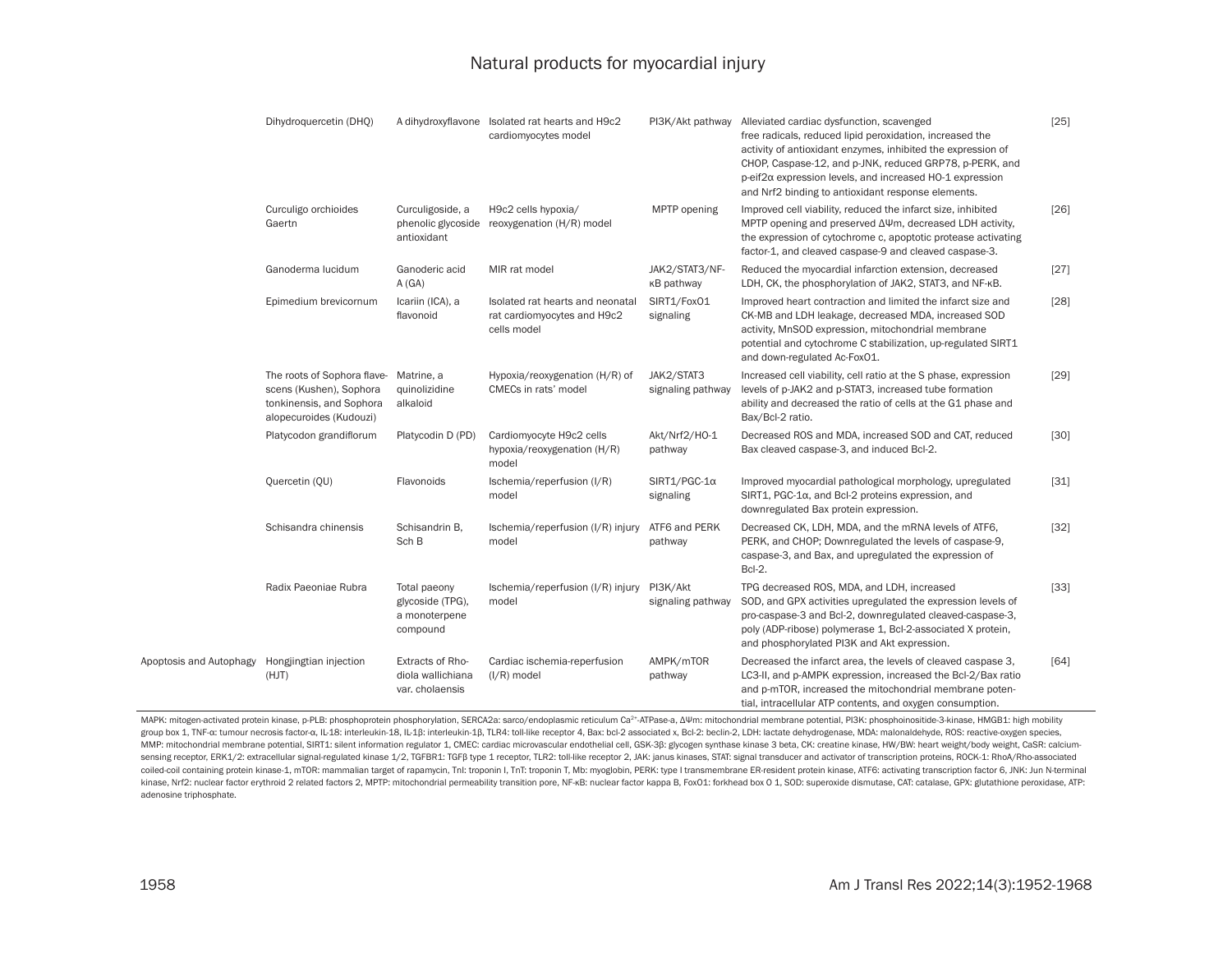

BCL2 interacting protein 3; PINK1: PTEN-induced kinase 1; Parkin: Parkinson juvenile disease protein 2; LC3: microtubule-associated protein light chain 3; TLR: toll-like receptor; MyD88: myeloid differentiation factor 88; IκBα: recombinant inhibitory subunit of NF-κB alpha; NLRP3: NOD-like receptor protein 3; ASC: apoptosis-associated speck-like protein containing CARD; IL-1β: interleukin-1β; GSDMD: pro-pyroptotic factor gasdermin D; GSDMD-NT: GSDMD N-terminal.

(ATP) production, as an energy recovery process [41]. At the same time, it makes up for the damage of ubiquitin-protein so as to maintain the protein steady-state [42]. It is the key to cell survival and protects cells against various types of stress. However, in the reperfusion stage, autophagy is over-activated. Because of the increase of lysosomal enzymes, necessary proteins and organelles are excessively cleared which can lead to cellular dysfunction, further enhancing cell death and expanding the area of myocardial infarction [43-46]. Another harmful cause of autophagy may be the crosstalk between autophagy and apoptosis in the Bcl-2 family [47]. Therefore, the dual role of autophagy in MIRI is considered as a potential intervention target for the reperfusion therapy of ischemic heart disease, as shown in Figure 2A.

Pyroptos

An important active ingredient in TCM is Scutellarin (Scu), a flavonoid purified from *Erigeron breviscapus*. SCU improves diastolic dysfunction, ameliorates myocardium structure abnormality, inhibits myocyte apoptosis and inflammatory response, and promotes autophagy. These protective effects are attributed to its regulation of the Akt/(mechanistic target of rapamycin complex 1) mTORC1/NLRP3 (NLR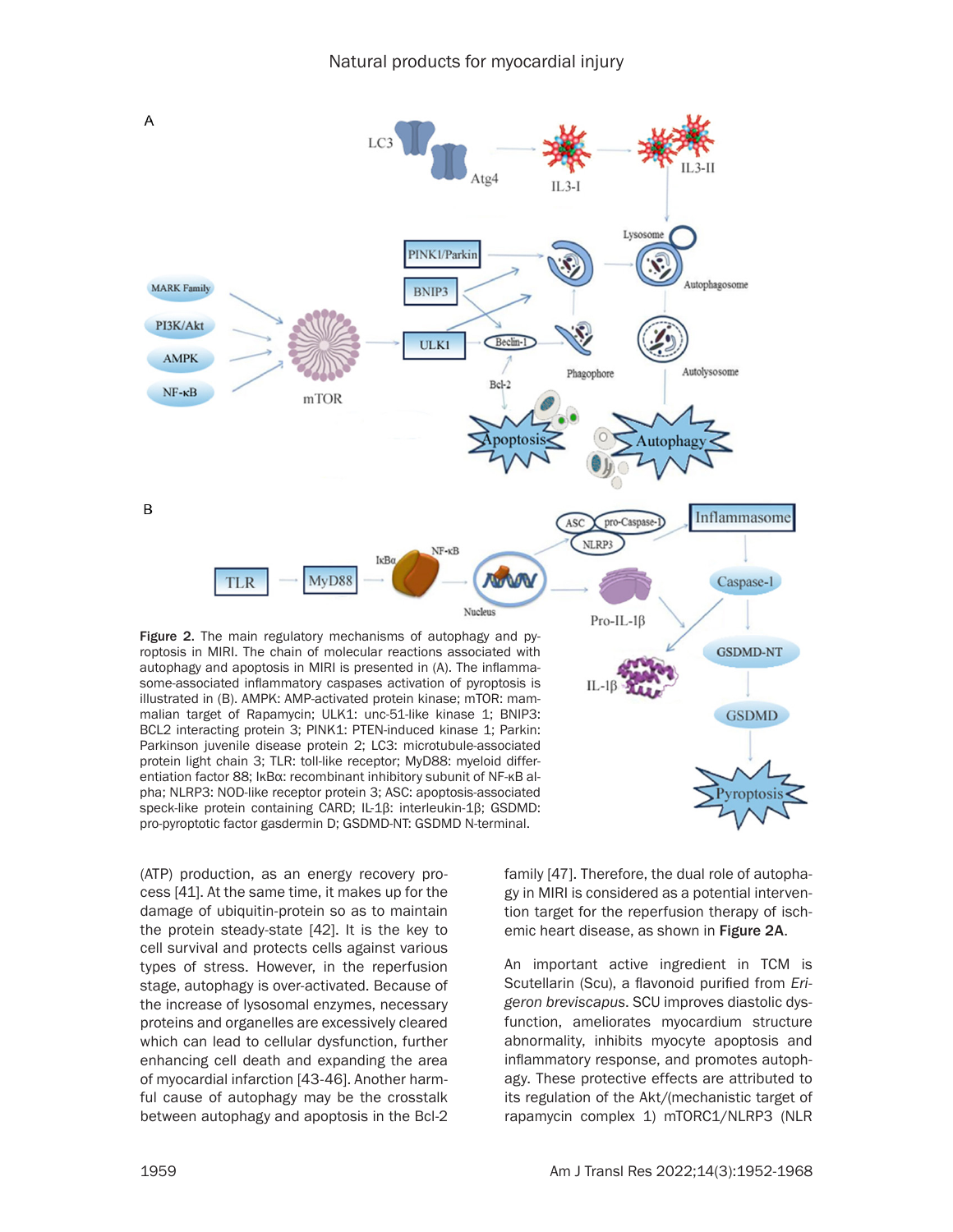family pyrin domain containing 3) signaling pathway [48].

Another active ingredient is Artemisinin (ARS), a sesquiterpene lactone compound with a peroxisome bridging group structure, mainly found in *Artemisia annua*, a traditional medicinal plant in China. A study confirmed that artemisinin preconditioning could effectively protect against MIRI through suppression of the NLRP3 inflammasome activation [49].

Furthermore, Panax notoginseng saponins (PNS) are active ingredients extracted from *Panax notoginsen (Burk) F. H. Chen (Sanqi in Chinese)*. Researchers have established the protective effect of PNS in MIRI, mainly due to its ability to enhance the mitochondrial autophagy of myocardial tissue through the hypoxiainducible factor (HIF)-1a/BCL2 interacting protein 3 (BNIP3) pathway [50].

In addition to the studies indicated above, several other TCM and their main components have been documented to mitigate MIRI by inhibiting myocardial cell autophagy, as summarized in Table 2 [51-56].

# *Exploration of prevention and treatment of MIRI by pyroptosis*

Cookson and Brennan proposed a proinflammatory programmed cell death which has come to be known as pyroptosis [57]. The inflammasome-associated inflammatory caspases are activated to drive cleavage of the pro-pyroptotic factor gasdermin D (GSDMD), generating an N-terminal fragment that is oligomerized to form pores on the cell membrane and finally causes cell death [58, 59], as shown in Figure 2B.

Emodin is an anthraquinone derivative from the rhizome of *Rheum palmatum*, which is widely used as a laxative in TCM. A study provided strong evidence that emodin treatment is able to alleviate MIRI and inhibit pyroptosis in vivo and in vitro by suppressing the toll-like receptor 4 (TLR4)/MyD88/NF-κB/NLRP3 inflammasome pathway [60].

Gastrodian (GAS), a TCM monomeric component, has been traditionally used for the treatment of cardiovascular and cerebrovascular diseases for centuries. In a study, it was demonstrated that GAS reversed CMECs and heart tissue pyroptosis, and decreased myocardial infarct size and inflammatory cell infiltration by inhibiting the NLRP3/caspase-1 signaling pathway [61].

Luteolin (Lu) is a flavonoid compound, which has been isolated from a variety of natural medicinal materials, fruits, and vegetables. Some researchers established the I/R model in rats to undertake cardiac hemodynamic measurement, assess myocardial infarction and damage, analyze antioxidant enzymes activities, and estimate various biochemical indexes of myocardial tissue. They found that Lu decreased aspartate transaminase (AST), creatine phosphokinase-isoenzyme (CK-MB), and lactate dehydrogenase (LDH), increased the level of Sirt1, and decreased the levels of NOD-like receptor 3 (NLRP3), apoptosisassociated speck-like protein containing CARD (ASC), Caspase-1, interleukin-1β (IL-1β), interleukin-18 (IL-18), tumor necrosis factor-α (TNFα), toll-like receptor 4 (TLR4), myeloid differentiation factor 88 (MyD88), nuclear factor kappa B (NF-κB). The above results indicated that Lu may reduce MIRI by regulation of the Sirt1/ TLR4/NLRP3/NF-κB pathway in vivo and in vitro [62, 63].

It is not surprising to find that there exists mutual restriction and dynamic balance among apoptosis, necroptosis, autophagy, and pyroptosis. For instance, Hongjingtian injection (HJT) improved mitochondrial function and regulated autophagy to inhibit cell apoptosis through the AMPK/mTOR pathway [64]. Moreover, Lu protected the myocardium by controlling apoptosis and pyroptosis [11, 63], while GAS inhibited MIRI through autophagy and pyroptosis [52, 61]. The different active components of Danshen play important roles in combating MIRI through apoptosis and necroptosis [14, 15, 37]. Therefore, to make full use of the therapeutic potential of TCM and its main components in inhibiting cardiac myocyte death during MIRI, it is necessary to study the similarities between these cell death pathways and intervene in their key targets, to obtain effective MIRI treatment.

# Progress in the treatment with Chinese herbal compound

The application of TCM compounds or compound extracts to inhibit MIRI can reflect the guiding role of TCM theory in the clinic. In litera-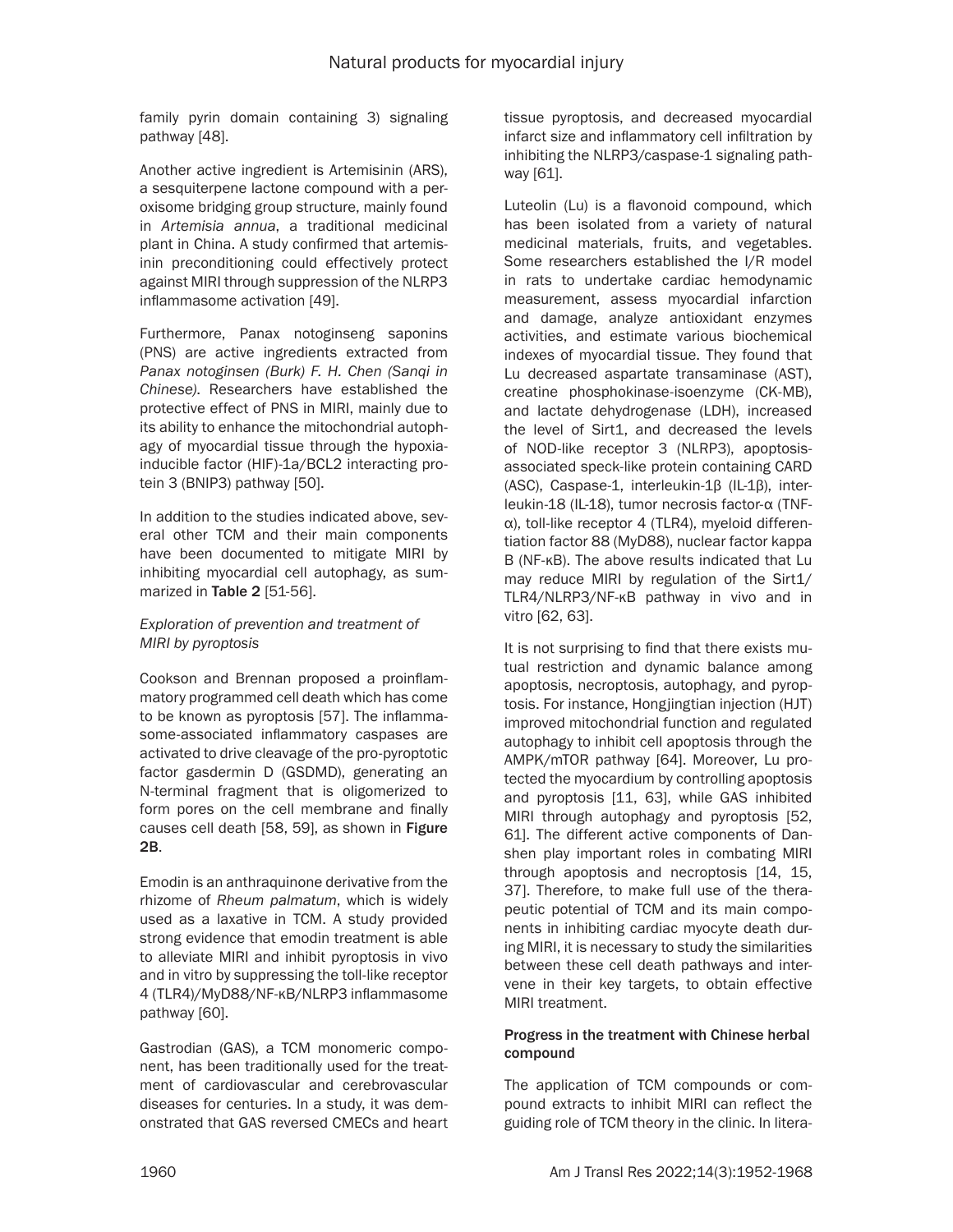#### Table 2. Summary of TCM treatment of MIRI by regulating necroptosis, autophagy, and pyroptosis in the past five years

| Type       | <b>TCM</b> name                                  | Active constituent                                                                 | Experimental model                                                                                                                    | Related<br>pathways                                   | Efficacies and mechanisms                                                                                                                                                                                                                                                                                                   | References |
|------------|--------------------------------------------------|------------------------------------------------------------------------------------|---------------------------------------------------------------------------------------------------------------------------------------|-------------------------------------------------------|-----------------------------------------------------------------------------------------------------------------------------------------------------------------------------------------------------------------------------------------------------------------------------------------------------------------------------|------------|
|            | Necroptosis Salvia milorrhiza<br><b>Bunge</b>    | Tanshinone I (TI)                                                                  | Ttert-butyl hydroperoxide (t-<br>BHP)-stimulated H9c2 cells<br>model; myocardial ischemia- Nrf2 signaling<br>reperfusion (MI/R) model | RIP1/RIP3/<br>MLKL and Akt/<br>pathways               | Inhibited the expression of p-RIP1, p-RIP3, and p-MLKL, promoted the phosphor-<br>ylation of Akt, Nrf2, NQO-1, and HO-1, mitigated ROS generation, and reversed<br>MMP loss. Recovered ECG, reversed the counts of WBC, Neu, Lym, and the<br>release of TNF-α and IL-6, and increased SOD level while decreasing MDA level. | [37]       |
|            | Scutellaria<br>baicalensis Georgi<br>(Lamiaceae) | Baicalin, a flavonoid active<br>substance                                          | myocardial ischemia-reper-<br>fusion (IR) model                                                                                       | PI3K-AKT-eNOS<br>pathway                              | Improved cardiac function, decreased the myocardial infarction area, promoted<br>the production of NO and the level of cGMP, suppressed the protein expression<br>of RIP1, RIP3, and p-MLKL to interrupt CMEC necroptosis.                                                                                                  | [38]       |
| Autophagy  | Scutellarin (SCU)                                | A flavonoid purified                                                               | Acute myocardial I/R injury<br>and anoxia/reoxygenation<br>(A/R)-induced H9c2 injuries<br>model                                       | Akt/mTORC1/<br>NLRP3 signaling<br>pathway             | Reduced NLRP3 inflammasome activation, inhibited mTORC1 activity, and<br>increased Akt phosphorylation.                                                                                                                                                                                                                     | [48]       |
|            | Artemisinin (ARS)                                | A sesquiterpene lactone<br>compound                                                | The rats I/R injury model                                                                                                             | some pathway                                          | NLRP3 inflamma- Reduced infarct size, increased p62, decreased CK-MB, LDH, LC3II/I, NLRP3,<br>ASC, cleaved caspase-1, and IL-1B.                                                                                                                                                                                            | $[49]$     |
|            |                                                  | Panax notoginseng Panax Notoginseng<br>Saponins (PNS)                              | A rat model of myocardial<br>injury                                                                                                   | $HIF-1\alpha/BNIP3$<br>pathway                        | Decreased CK, MDA, LDH, SOD, and ROS, increased mitochondria autophago-<br>some in myocardial cells, increased the expression of LC3 and the ratio of<br>LC3II/LC3I, increased the expression of HIF-1 $\alpha$ , BNIP3, Atg5, and Beclin-1.                                                                                | [50]       |
|            | Coptidis Rhizoma                                 | Coptisine, a naturally<br>occurring isoquinoline<br>alkaloid                       | A hypoxia/reoxygenation<br>(H/R)-treated H9c2<br>cardiomyocyte model                                                                  | Autophagosome<br>formation                            | Reduced the protein level of LC3-II, cleaved Caspase-3, Beclin1, and Sirt1.                                                                                                                                                                                                                                                 | [51]       |
|            | Gastrodian, GAS                                  |                                                                                    | Model of Hypoxia/<br>Reoxygenation (H/R)                                                                                              | Autophagic flux                                       | Reduced heart infarct size inhibited expression of p62 and increased LC3II,<br>increased the mitochondrial membrane potential of NRCs, activated AMPK<br>phosphorylation, and reduced mTOR phosphorylation.                                                                                                                 | $[52]$     |
|            | The root of Puer-<br>aria lobata (Willd.)        | Pueraria lobata (Pur)                                                              | Myocardial hypoxia/reoxy-<br>genation $(H/R)$                                                                                         | Akt signaling<br>pathway                              | Decreased the ratio of LC3-II/LC3-I and the degradation of p62 and increased<br>the level of Akt.                                                                                                                                                                                                                           | $[53]$     |
|            | Puerarin (Pue)                                   | 8-C-β-D-glucopyranosyl-7,4-<br>hydroxy-isoflavone                                  | Myocardial ischemia/reper-<br>fusion (MI/R) injury                                                                                    | SIRT1/NF-KB<br>pathway                                | Reduced myocardial infarct size and CK-MB, decreased the mRNA and protein<br>levels of TNF-α, IL-6, and IL-1β, decreased the protein levels of Ac-NF-κB, NLRP3,<br>cleaved caspase-1, cleaved IL-1 $\beta$ , and cleaved IL-18, and increased the protein<br>level of SIRT1.                                                | $[54]$     |
|            | The rhizome of<br>curcuma                        | Curcumin, curcumin-pep-<br>tide hydrogel, a polypheno-<br>lic compound             | Rat<br>ischemia-reperfusion model                                                                                                     | JAK2/STAT3<br>pathway                                 | Reduced ROS formation and mitochondrial damage, improved cardiac func-<br>tion, inhibited left ventricular dilatation, ventricular remodeling, and collagen<br>synthesis.                                                                                                                                                   | $[55]$     |
|            | Turmeric plant                                   | Curcumin (Cur), an alcohol-<br>based molecule that exists<br>in an organic solvent | H9c2 cardiomyocytes model ER stress and                                                                                               | the MAPK<br>pathway                                   | Decreased the levels of LDH and MDA and increased the activity of SOD, inhib-<br>ited the phosphorylation of ERK1/2 and JNK.                                                                                                                                                                                                | [56]       |
| Pyroptosis | The rhizome of<br>Rheum palmatum                 | Emodin, an anthraguinone<br>derivative                                             | I/R model                                                                                                                             | TLR4/MyD88/<br>NF-KB/NLRP3<br>inflammasome<br>pathway | Increased the rate of cell survival and decreased the myocardial infarct size,<br>suppressed the expression of TLR4, MyD88, phospho-lκBα, phospho-NF-κB, and<br>the NLRP3 inflammasome.                                                                                                                                     | [60]       |
|            | Gastrodian, GAS                                  |                                                                                    | Cardiac microvascular endo- NLRP3/cas-<br>thelial cells and myocardial<br>I/R animal model                                            | pase-1 pathway                                        | Attenuated infarct size and inflammatory cells infiltration and increased capillary<br>formation, reduced IL-1 $\beta$ production, blocked NLRP3-dependent pyroptotic cell<br>death.                                                                                                                                        | [61]       |
|            | Luteolin (Lu)                                    | A flavonoid compound                                                               | I/R model                                                                                                                             | Sirt1/TLR4/<br>NLRP3/NF-KB<br>pathway                 | Decreased LDH, AST and CK-MB, increased the level of Sirt1, and decreased<br>the levels of NLRP3, ASC, Caspase-1, IL-1β, IL-18, TNF-α, TLR4, MyD88, p-NF-κB<br>p65, and p-lκBα.                                                                                                                                             | [62, 63]   |

RIP3: receptor-interacting protein 3, RIP1: receptor-interacting protein 1, MLKL: mixed lineage kinase domain-like protein, Akt: protein kinase B, HO-1: Heme oxygenase-1, NQO-1: quinone oxidoreduct-ase-1, ECG: electrocardi white blood cell, Neu: neutrophil, Lym: lymphocyte, IL-6: interleukin-6, NO: nitric oxide, mTORC1: mechanistic target of rapamycin complex 1, P3: NLR family pyrin domain containing 3, CK-MB: creatine kinase-MB, LC3: microt protein light chain 3, ASC: apoptosis-associated speck-like protein, HIF-1x: hypoxia-inducible factor 1x, BNIP3: BCL2 interacting protein 3, Atg5: autophagy-related gene-5, NRCs: neonatal rat cardiomyocytes, AMPK: AMP-acti kinase, ER: endoplasmic reticulum, MyD88: myeloid differentiation factor 88, AST: aspartate transaminase.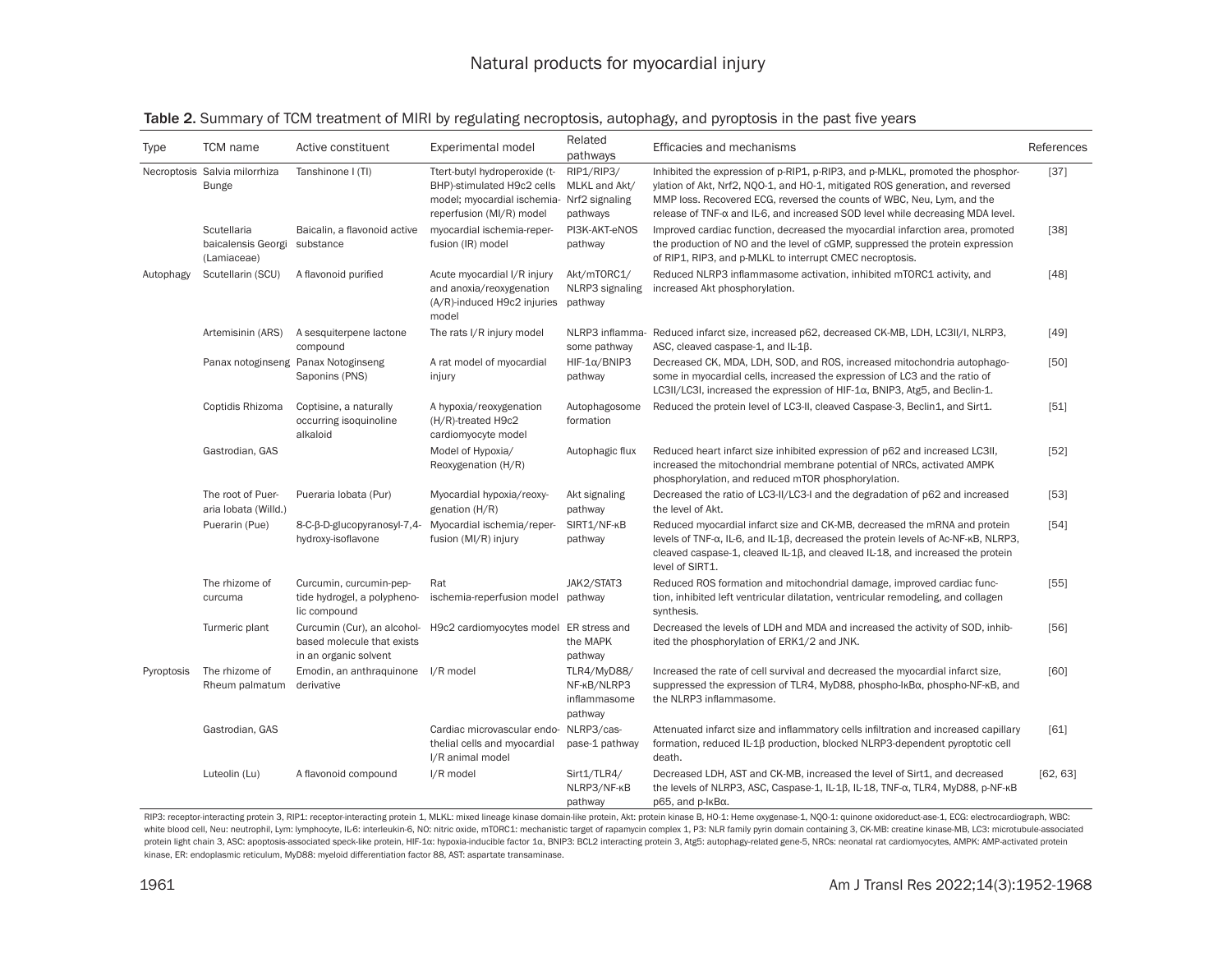ture reports, the selection of the compounds is based on which of them has the most effects of replenishing Qi, activating blood circulation, regulating Qi, resolving phlegm, nourishing Yin, and restoring Yang to save the heart from collapse.

# *The method of replenishing qi and activating blood*

Researchers indicate that the administration of QiShenYiQi Pills (QSYQ) can improve the synergistic effect of their main components, improving myocardial energy metabolism, protecting from oxidative stress, decreasing the production of pro-inflammatory cytokines and infiltration of inflammatory cells, enabling QSYQ to attenuate the impairment of microcirculation dysfunction, myocardial injury and cardiac fibrosis [65]. Similarly, treatment with Yi Qi decoction (MYQ) consisting of five herbs-*Milkvetch roots, Semen pharbitidis, CinnamoN twig, Fructus amomi, and White peony root*, significantly improved cardiac function in cardiac injury, accompanied by an increase of Bcl-2, NCX1, and Serca2a expressions, and decrease of Bax and Beclin-1 expressions. This shows that MYQ has potential therapeutic effects on IR-induced cardiac injury [66]. It has also been noted that Tongxinluo (TXL) treatment increased ejection fraction, promoted angiogenesis in the peri-infarct region, and decreased fibrosis and the size of the infarcted area. Moreover, TXL could promote autophagy, inhibit apoptosis, and preserve the myocardium through activation of the AMPK signaling pathway [67].

# *The method of nourishing Qi and Yin*

A new drug combination GRS comprising of ginsenoside Rb1 (G-Rb1), ruscogenin (R-Rus), and schisandrin (S-SA) were screened based on ShengMai preparations and was found to ameliorate MIRI and H/R-induced cardiomyocytes apoptosis by energy modulation and anti-inflammatory and anti-oxidative effects, by individually activating AMPKα phosphorylation, inhibiting the of NF-κB pathway, and regulating of ERK1/2, Akt-Bad/14-3-3 pathway [68].

# *The method of moving Qi and activating blood circulation*

Guanxin Shutong capsules (GXSTC) is a widely used Chinese medicinal formula, which is clinically administered for palpitations, short breath, restlessness, fatigue, dizziness, and chest pain, enhancing blood circulation, removing blood stasis, and protecting against cardiovascular diseases [69]. Researchers have found that four main active ingredients (FMAI), protocatechuic acid, cryptotanshinone, borneol, and eugenol, found in GXSTC suppressed calcium overload and exerted their protective effect via its antioxidant, anti-inflammatory, and antiapoptosis activities in vitro and in vivo [70]. Tongmai formula (TM) has also been demonstrated to exert a cardiac protective effect on ischemic myocardium of rats after reperfusion and improves mitochondrial quality control through mitochondrial dynamics in neonatal rat ventricular myocytes (NRVMs) after MIRI [71]. Another study found that the cardioprotective effect of Xuefu Zhuyu Decoction (XFZY) during MIRI is mediated by the inhibition of autophagy through regulating the AMPK-MTOR signaling pathway [72].

# *The method of activating Yang and dissipating cold*

Shenxian-Shengmai Oral Liquid (SXSM), a compound formula for commonly treating bradyarrhythmias been found to elevate heart rate, improve cardiac dysfunction, and correct cardiac morphological and structural changes during MIRI, and as well protect cardiomyocytes from oxidative stress by upregulating the expressions of superoxide dismutase (SOD)1 and glutamate-cysteine ligase catalytic subunit (GCLC) [73]. In other studies, the herbal formula Shexiang Tongxin dripping pills (STDP), used for treating angina pectoris in Chinese clinics and hospitals, could reduce peripheral inflammation of blood vessels and the degree of atrophy of myocardial muscle fiber, through the down-regulation of Sirt1, PGC-1α, and PPARα, STDP again induced the up-regulation of ERK1/2, TLR4, and UCP2 in the myocardial tissues of MIRI to improve coronary microcirculation disorder and cardiac dysfunction after myocardial ischemia-reperfusion [74]. One study demonstrated that Suxiao Jiuxin Pills (SXJ) protected against myocardial I/R injury by activating AKT/GSK3β and GATA4 signaling pathways [75].

# *The method of clearing the heart and reducing fire*

Sanwei-Tanxiang powder (SWTX) has been validated concerning its efficacy and mechanism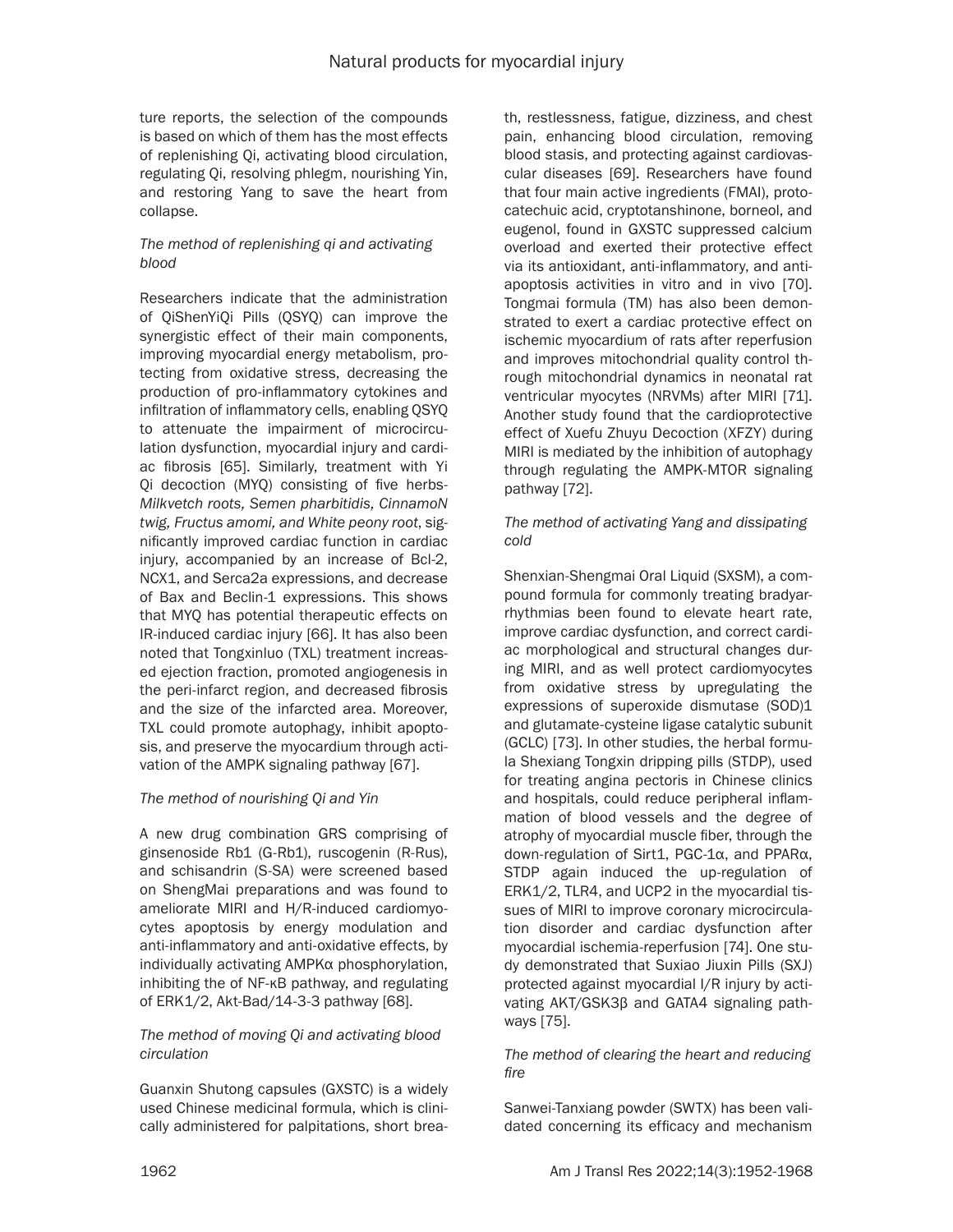in improving MIRI. In that study, pretreatment with SWTX reduced ST-segment elevation, pathological changes, and myocardial infarct size. Meanwhile, some monomers of SWTX showed antioxidant capacity and inhibited cardiomyocytic apoptosis which correlated with the activation of the PI3K/Akt/FoxO3a signaling pathway [76].

# Progress of acupuncture in the treatment of MIRI

Acupuncture and moxibustion is a medical technique of "treating internal diseases and external diseases". Acupuncture and moxibustion on corresponding meridians and acupoints can connect meridians and regulate qi and blood, so that Yin and Yang are relatively balanced and, zang-fu functions tend to harmonize, to achieve the purpose of disease prevention and treatment.

Some researchers employed rat models as research subjects to prove that electroacupuncture and moxibustion pretreatment at Neiguan point (an acupoint of the skin stimulated with various techniques in acupuncture) could reduce apoptosis index, LC3-II expression level, and LC3-II/I ratio of MIRI rats, moderately enhancing the occurrence of cardiac autophagy, reducing cell apoptosis, and improving cell damage caused by myocardial ischemia [77]. Other researchers found that electroacupuncture pretreatment at Neiguan point could reduce infarct size and tissue weight of MIRI rats, decrease left ventricular end-diastolic pressure (LVEDP) value and the expression of CK-MB and iNOS in serum, slightly expand myocardial fiber space, reduce myocardial cell swelling, and maintain the integrity of nuclear and mitochondrial structures. The above-mentioned effect could promote autophagy flux to alleviate MIRI damage through the PI3K-AktmTOR pathway [78]. Other studies also found that after electroacupuncture pretreatment at the Neiguan, Guanyuan, and Zusanli points, the level of TNF-α and IL-6 in serum and the expressions of farnesoid X receptor (FXR) and small heterodimer partner (SHP) in myocardial tissue were significantly reduced [79]. Another study reported that the infarct area of an electroacupuncture group was smaller than that of the model control group. Moreover, the serum LDH, CK, and cTnI levels, as well as FXR and SHP gene expression levels of the electroacupuncture group were lower than that of the model group [80].

In conclusion, electroacupuncture pretreatment could significantly improve cardiac function after MIRI in rats, reduce infarct size, reduce inflammatory factors, regulate FXP/SHP pathway to inhibit myocardial apoptosis, and play a preventive and protective role in MIRI. Other supportive studies of this observation include a study that found that the ST segment displacement of the electroacupuncture cardiac meridian group was lower than that of the control group after pretreatment at Shenmen and Tongli points. The serum IL-1β content was decreased and IL-10 content was increased in rats. The protein expression of NF-κB P65 and IKKβ in myocardial tissue were also decreased, while the protein expression of IκBα was increased. The mechanism may be mediated by regulating the IKK/IκB/NF-κB signaling pathway [81]. Other researchers developed a new method of acupoint gel embedding at bilateral Neiguan points in rats and found that it could significantly reduce the size of myocardial infarction, repair pathological changes, relieve oxidative stress injury and inflammatory response, and inhibit cell apoptosis through the notch-1/JagGED-1 signaling pathway. Acupoint gel catgut embedding method has the advantages of continuous acupuncture point stimulation, dose control, no side effects in the treatment process, and relief of pain caused by frequent acupuncture, which can become an alternative therapy of acupuncture in the treatment of diseases in the future [82].

# **Prospects**

With the continuous development of TCM, the application of Chinese medicine has been given attention in the treatment of MIRI. Through continuous pharmacological exploration, both single TCM extracts and compounds from TCM have been confirmed to possess microscopic pharmacological effects of TCM. The concepts of traditional medicine have been adopted and the clinical effects are more prominent when combined with TCM acupuncture and moxibustion. The existing research on MIRI and therapeutic mechanism of TCM are insufficient and mostly less in-depth. The following challenges require further explorations in future studies. Firstly, although several animal model experiments have been conducted, those studies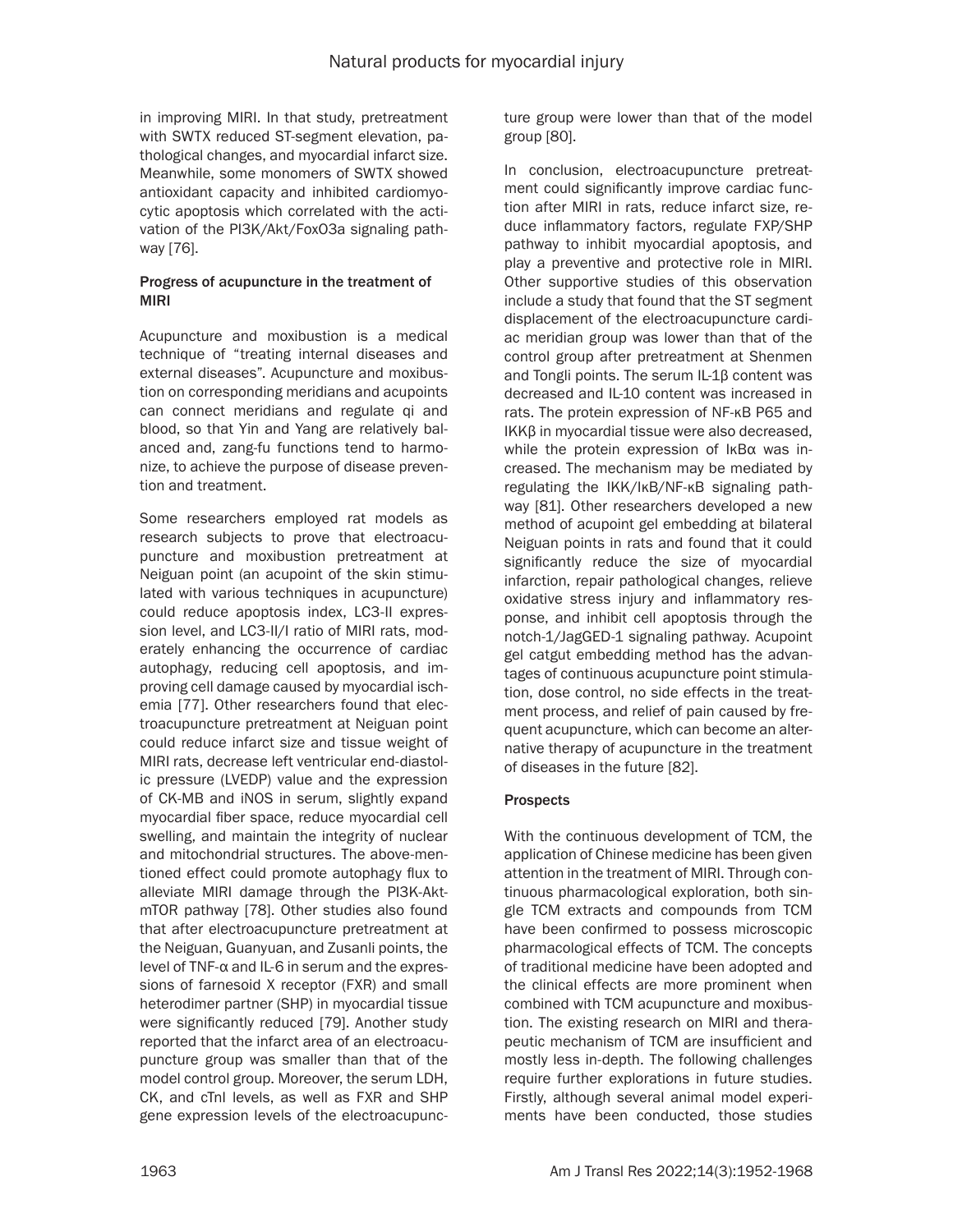have not closely been integrated with clinical practice. Considering the increasing number of basic diseases and pathological conditions such as diabetes, hyperlipidemia, hypertension, etc., the effectiveness of TCM and associated mechanisms need further research. Secondly, the purification technology of TCM is not yet perfect and the equipment of professional and technical personnel needs to be strengthened. Furthermore, research on the mechanism of TCM mostly draws ideas from the research model of western medicine, which could lead to the ignorance of certain guiding principles of TCM theory. The failure to recognize the "syndrome" in each case is inconsistent with the theory of "treatment based on syndrome differentiation", and results in certain blindness in clinical practice. All these challenges require studies for a future solution. Therefore, based on the TCM's theory of "Organic wholeness" and "Treatment based on syndrome differentiation", researchers should give more attention to TCM advantages and characteristics regarding "multi-link, multi-target, multi-access, and cost-effectiveness". Moreover, there should be an emphasis on the combination of western medicine and TCM in terms of the disease diagnosis and organic combined research of "disease, syndrome, and prescription".

In the meantime, there is the need to explore the relevant regulatory mechanisms and molecular changes to clarify the material basis and main action mechanism of TCM and its related components in the prevention and treatment of MIRI, which will help promote the objectification of TCM theory. On the other hand, the results of clinical studies should be used to further optimize the compatibility of effective ingredients, dosage, administration time, and administration method of TCM, to carry out more scientific design, large-sample studies, multi-center clinical observation, and classification system studies which will improve the research on the mechanism of MIRI and provide therapeutic strategies and a theoretical basis for clinical treatment of MIRI. It is expected that with the continuous development and progress of science and technology, researchers will be able to solve the problem of patients' pain and improve their quality of life through continuous development and exploration.

# Acknowledgements

Supported by WJ2019H411 from Hubei Provincial Population and Family Planning Commission, WZ19A04 from Health and Family Planning Commission of Wuhan Municipality and TC2020JCYL17 from Tai-cang Science and Technology Planning Project. The authors report no conflict of interest.

# Disclosure of conflict of interest

# None.

Address correspondence to: Dr. Yuhe Ke, Department of Cardiology, Wuhan Hospital of Traditional Chinese and Western Medicine, 215 Zhongshan Avenue, Wuhan 430022, Hubei, China. Tel: +86- 13476125836; E-mail: [174056672@qq.com](mailto:174056672@qq.com)

# References

- [1] Ma LY, Chen WW, Gao RL, Liu LS, Zhu ML, Wang YJ, Wu ZS, Li HJ, Gu DF, Yang YJ, Zheng Z and Hu SS. China cardiovascular diseases report 2018: an updated summary. J Geriatr Cardiol 2020; 17: 1-8.
- [2] Zhao D, Liu J, Wang M, Zhang X and Zhou M. Epidemiology of cardiovascular disease in China: current features and implications. Nat Rev Cardiol 2019; 16: 203-212.
- [3] Reiter RJ, Tan DX, Qi W, Manchester LC, Karbownik M and Calvo JR. Pharmacology and physiology of melatonin in the reduction of oxidative stress in vivo. Biol Signals Recept 2000; 9: 160-171.
- [4] Ferdinandy P, Hausenloy DJ, Heusch G, Baxter GF and Schulz R. Interaction of risk factors, comorbidities, and comedications with ischemia/reperfusion injury and cardioprotection by preconditioning, postconditioning, and remote conditioning. Pharmacol Rev 2014; 66: 1142-1174.
- [5] Hausenloy DJ and Yellon DM. Myocardial ischemia-reperfusion injury: a neglected therapeutic target. J Clin Invest 2013; 123: 92-100.
- [6] Yellow emperor's canon of medicine·plain conversation. Translated by Li Zhaoguo and Liu Xiru. Xi'an: World Publishing Corporation; 2005. pp. 304-515.
- [7] Zhang ZJ. Synopsis of prescriptions of the golden chamber. Translated by Luo Xiwen. Beijing: New World Press; 2007. pp. 108.
- [8] Hassan M, Watari H, AbuAlmaaty A, Ohba Y and Sakuragi N. Apoptosis and molecular targeting therapy in cancer. Biomed Res Int 2014; 2014: 150845.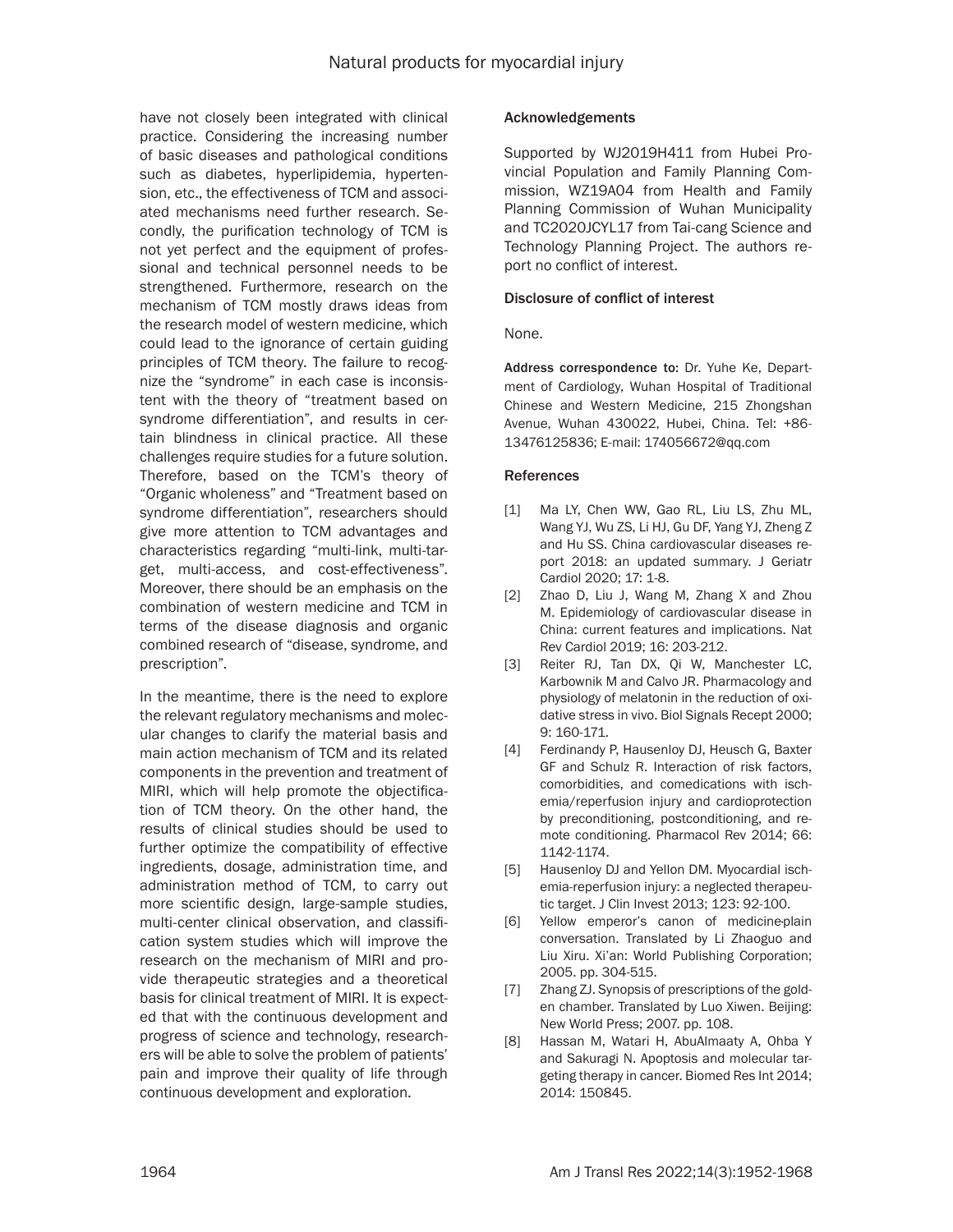- [9] Obeng E. Apoptosis (programmed cell death) and its signals-a review. Braz J Biol 2021; 81: 1133-1143.
- [10] Carneiro BA and El-Deiry WS. Targeting apoptosis in cancer therapy. Nat Rev Clin Oncol 2020; 17: 395-417.
- [11] Zhu S, Xu T, Luo Y, Zhang Y, Xuan H, Ma Y, Pan D, Li D and Zhu H. Luteolin enhances sarcoplasmic reticulum Ca2+-ATPase activity through p38 MAPK signaling thus improving rat cardiac function after ischemia/reperfusion. Cell Physiol Biochem 2017; 41: 999-1010.
- [12] Du Y, Liu P, Xu T, Pan D, Zhu H, Zhai N, Zhang Y and Li D. Luteolin modulates SERCA2a leading to attenuation of myocardial ischemia/reperfusion injury via sumoylation at lysine 585 in mice. Cell Physiol Biochem 2018; 45: 883- 898.
- [13] Hu Y, Zhang C, Zhu H, Wang S, Zhou Y, Zhao J, Xia Y and Li D. Luteolin modulates SERCA2a via Sp1 upregulation to attenuate myocardial ischemia/reperfusion injury in mice. Sci Rep 2020; 10: 15407.
- [14] Liu H, Liu W, Qiu H, Zou D, Cai H, Chen Q, Zheng C and Xu D. Salvianolic acid B protects against myocardial ischaemia-reperfusion injury in rats via inhibiting high mobility group box 1 protein expression through the PI3K/Akt signalling pathway. Naunyn Schmiedebergs Arch Pharmacol 2020; 393: 1527-1539.
- [15] Chen L, Wei L, Yu Q, Shi H and Liu G. Tanshinone IIA alleviates hypoxia/reoxygenation induced cardiomyocyte injury via lncRNA AK003290/ miR-124-5p signaling. BMC Mol Cell Biol 2020; 21: 20.
- [16] Zhong J, Ouyang H, Sun M, Lu J, Zhong Y, Tan Y and Hu Y. Tanshinone IIA attenuates cardiac microvascular ischemia-reperfusion injury via regulating the SIRT1-PGC1alpha-mitochondrial apoptosis pathway. Cell Stress Chaperones 2019; 24: 991-1003.
- [17] Wei D, Xu H, Gai X and Jiang Y. Astragaloside IV alleviates myocardial ischemia-reperfusion injury in rats through regulating PI3K/AKT/GSK-3beta signaling pathways. Acta Cir Bras 2019; 34: e201900708.
- [18] Yin B, Hou XW and Lu ML. Astragaloside IV attenuates myocardial ischemia/reperfusion injury in rats via inhibition of calcium-sensing receptor-mediated apoptotic signaling pathways. Acta Pharmacol Sin 2019; 40: 599-607.
- [19] Wu Y, Fan Z, Chen Z, Hu J, Cui J, Liu Y, Wang Y, Guo B, Shen J and Xie L. Astragaloside IV protects human cardiomyocytes from hypoxia/reoxygenation injury by regulating miR-101a. Mol Cell Biochem 2020; 470: 41-51.
- [20] Xu M, Li X and Song L. Baicalin regulates macrophages polarization and alleviates myocardial ischaemia/reperfusion injury via inhibiting

JAK/STAT pathway. Pharm Biol 2020; 58: 655- 663.

- [21] Liu X, Zhang S, Xu C, Sun Y, Sui S, Zhang Z and Luan Y. The protective of baicalin on myocardial ischemia-reperfusion injury. Curr Pharm Biotechnol 2020; 21: 1386-1393.
- [22] Cui YC, Pan CS, Yan L, Li L, Hu BH, Chang X, Liu YY, Fan JY, Sun K, Li Q and Han JY. Ginsenoside Rb1 protects against ischemia/reperfusion-induced myocardial injury via energy metabolism regulation mediated by RhoA signaling pathway. Sci Rep 2017; 7: 44579.
- [23] Xue Y, Fu W, Liu Y, Yu P, Sun M, Li X, Yu X and Sui D. Ginsenoside Rb2 alleviates myocardial ischemia/reperfusion injury in rats through SIRT1 activation. J Food Sci 2020; 85: 4039- 4049.
- [24] Guo C, Zhang J, Zhang P, Si A, Zhang Z, Zhao L, Lv F and Zhao G. Ginkgolide B ameliorates myocardial ischemia reperfusion injury in rats via inhibiting endoplasmic reticulum stress. Drug Des Devel Ther 2019; 13: 767-774.
- [25] Shu Z, Yang Y, Yang L, Jiang H, Yu X and Wang Y. Cardioprotective effects of dihydroquercetin against ischemia reperfusion injury by inhibiting oxidative stress and endoplasmic reticulum stress-induced apoptosis via the PI3K/Akt pathway. Food Funct 2019; 10: 203-215.
- [26] Zhao Y, Guo Y, Chen Y, Liu S, Wu N and Jia D. Curculigoside attenuates myocardial ischemiareperfusion injury by inhibiting the opening of the mitochondrial permeability transition pore. Int J Mol Med 2020; 45: 1514-1524.
- [27] Zhang Y, Shi K, Lin T, Xia F, Cai Y, Ye Y, Liu L and Liu F. Ganoderic acid A alleviates myocardial ischemia-reperfusion injury in rats by regulating JAK2/STAT3/NF-kappaB pathway. Int Immunopharmacol 2020; 84: 106543.
- [28] Wu B, Feng JY, Yu LM, Wang YC, Chen YQ, Wei Y, Han JS, Feng X, Zhang Y, Di SY, Ma ZQ, Fan CX and Ha XQ. Icariin protects cardiomyocytes against ischaemia/reperfusion injury by attenuating sirtuin 1-dependent mitochondrial oxidative damage. Br J Pharmacol 2018; 175: 4137-4153.
- [29] Zhao XB, Qin Y, Niu YL and Yang J. Matrine inhibits hypoxia/reoxygenation-induced apoptosis of cardiac microvascular endothelial cells in rats via the JAK2/STAT3 signaling pathway. Biomed Pharmacother 2018; 106: 117-124.
- [30] Wang Y, Che J, Zhao H, Tang J and Shi G. Platycodin D inhibits oxidative stress and apoptosis in H9c2 cardiomyocytes following hypoxia/reoxygenation injury. Biochem Biophys Res Commun 2018; 503: 3219-3224.
- [31] Tang J, Lu L, Liu Y, Ma J, Yang L, Li L, Guo H, Yu S, Ren J, Bai H and Yang J. Quercetin improve ischemia/reperfusion-induced cardiomyocyte apoptosis in vitro and in vivo study via SIRT1/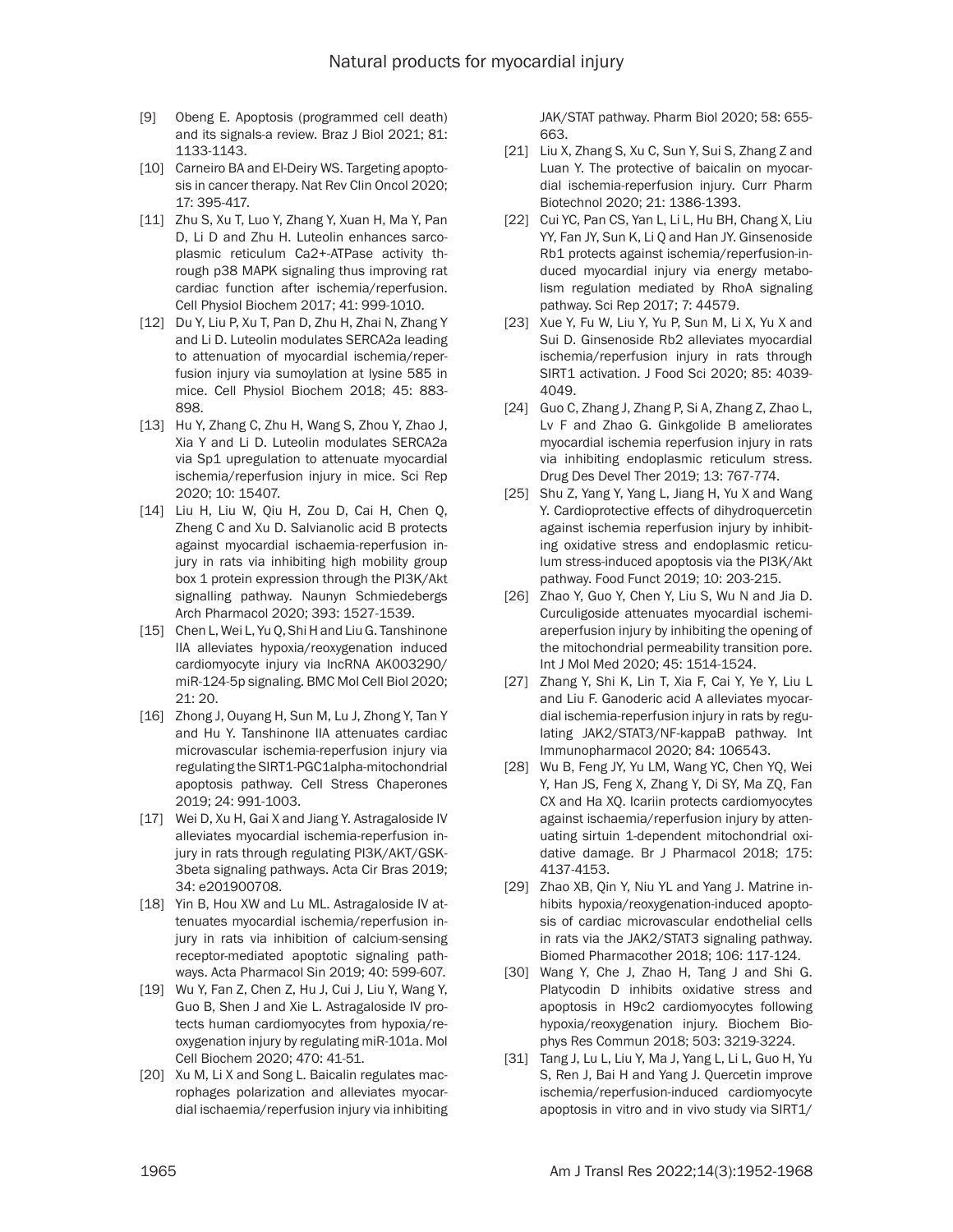PGC-1alpha signaling. J Cell Biochem 2019; 120: 9747-9757.

- [32] Zhang W, Sun Z and Meng F. Schisandrin B ameliorates myocardial ischemia/reperfusion injury through attenuation of endoplasmic reticulum stress-induced apoptosis. Inflammation 2017; 40: 1903-1911.
- [33] Shen P, Chen J and Pan M. The protective effects of total paeony glycoside on ischemia/ reperfusion injury in H9C2 cells via inhibition of the PI3K/Akt signaling pathway. Mol Med Rep 2018; 18: 3332-3340.
- [34] Degterev A, Huang Z, Boyce M, Li Y, Jagtap P, Mizushima N, Cuny GD, Mitchison TJ, Moskowitz MA and Yuan J. Chemical inhibitor of nonapoptotic cell death with therapeutic potential for ischemic brain injury. Nat Chem Biol 2005; 1: 112-119.
- [35] Zhou W and Yuan J. Necroptosis in health and diseases. Semin Cell Dev Biol 2014; 35: 14- 23.
- [36] Adameova A, Goncalvesova E, Szobi A and Dhalla NS. Necroptotic cell death in failing heart: relevance and proposed mechanisms. Heart Fail Rev 2016; 21: 213-221.
- [37] Zhuo Y, Yuan R, Chen X, He J, Chen Y, Zhang C, Sun K, Yang S, Liu Z and Gao H. Tanshinone I exerts cardiovascular protective effects in vivo and in vitro through inhibiting necroptosis via Akt/Nrf2 signaling pathway. Chin Med 2021; 16: 48.
- [38] Bai J, Wang Q, Qi J, Yu H, Wang C, Wang X, Ren Y and Yang F. Promoting effect of baicalin on nitric oxide production in CMECs via activating the PI3K-AKT-eNOS pathway attenuates myocardial ischemia-reperfusion injury. Phytomedicine 2019; 63: 153035.
- [39] Lavandero S, Chiong M, Rothermel BA and Hill JA. Autophagy in cardiovascular biology. J Clin Invest 2015; 125: 55-64.
- [40] Mizushima N, Yamamoto A, Hatano M, Kobayashi Y, Kabeya Y, Suzuki K, Tokuhisa T, Ohsumi Y and Yoshimori T. Dissection of autophagosome formation using Apg5-deficient mouse embryonic stem cells. J Cell Biol 2001; 152: 657-668.
- [41] Matsui Y, Takagi H, Qu X, Abdellatif M, Sakoda H, Asano T, Levine B and Sadoshima J. Distinct roles of autophagy in the heart during ischemia and reperfusion: roles of AMP-activated protein kinase and Beclin 1 in mediating autophagy. Circ Res 2007; 100: 914-922.
- [42] Calise J and Powell SR. The ubiquitin proteasome system and myocardial ischemia. Am J Physiol Heart Circ Physiol 2013; 304: H337- 349.
- [43] Valentim L, Laurence KM, Townsend PA, Carroll CJ, Soond S, Scarabelli TM, Knight RA, Latchman DS and Stephanou A. Urocortin in-

hibits Beclin1-mediated autophagic cell death in cardiac myocytes exposed to ischaemia/reperfusion injury. J Mol Cell Cardiol 2006; 40: 846-852.

- [44] Maneechote C, Palee S, Kerdphoo S, Jaiwongkam T, Chattipakorn SC and Chattipakorn N. Differential temporal inhibition of mitochondrial fission by Mdivi-1 exerts effective cardioprotection in cardiac ischemia/reperfusion injury. Clin Sci (Lond) 2018; 132: 1669-1683.
- [45] Feng Y, Madungwe NB, da Cruz Junho CV and Bopassa JC. Activation of G protein-coupled oestrogen receptor 1 at the onset of reperfusion protects the myocardium against ischemia/reperfusion injury by reducing mitochondrial dysfunction and mitophagy. Br J Pharmacol 2017; 174: 4329-4344.
- [46] Dong Y, Undyala VV, Gottlieb RA, Mentzer RM Jr and Przyklenk K. Autophagy: definition, molecular machinery, and potential role in myocardial ischemia-reperfusion injury. J Cardiovasc Pharmacol Ther 2010; 15: 220-230.
- [47] Pedro JM, Wei Y, Sica V, Maiuri MC, Zou Z, Kroemer G and Levine B. BAX and BAK1 are dispensable for ABT-737-induced dissociation of the BCL2-BECN1 complex and autophagy. Autophagy 2015; 11: 452-459.
- [48] Xu LJ, Chen RC, Ma XY, Zhu Y, Sun GB and Sun XB. Scutellarin protects against myocardial ischemia-reperfusion injury by suppressing NLRP3 inflammasome activation. Phytomedicine 2020; 68: 153169.
- [49] Wang F, Gao Q, Yang J, Wang C, Cao J, Sun J, Fan Z and Fu L. Artemisinin suppresses myocardial ischemia-reperfusion injury via NLRP3 inflammasome mechanism. Mol Cell Biochem 2020; 474: 171-180.
- [50] Liu XW, Lu MK, Zhong HT, Wang LH and Fu YP. Panax notoginseng saponins attenuate myocardial ischemia-reperfusion injury through the HIF-1alpha/BNIP3 pathway of autophagy. J Cardiovasc Pharmacol 2019; 73: 92-99.
- [51] Wang Y, Wang Q, Zhang L, Ke Z, Zhao Y, Wang D, Chen H, Jiang X, Gu M, Fan S and Huang C. Coptisine protects cardiomyocyte against hypoxia/reoxygenation-induced damage via inhibition of autophagy. Biochem Biophys Res Commun 2017; 490: 231-238.
- [52] Fu S, Chen L, Wu Y, Tang Y, Tang L, Zhong Y, Wang S, Liu H, Wang X and Chen A. Gastrodin pretreatment alleviates myocardial ischemia/ reperfusion injury through promoting autophagic flux. Biochem Biophys Res Commun 2018; 503: 2421-2428.
- [53] Tang H, Song X, Ling Y, Wang X, Yang P, Luo T and Chen A. Puerarin attenuates myocardial hypoxia/reoxygenation injury by inhibiting autophagy via the Akt signaling pathway. Mol Med Rep 2017; 15: 3747-3754.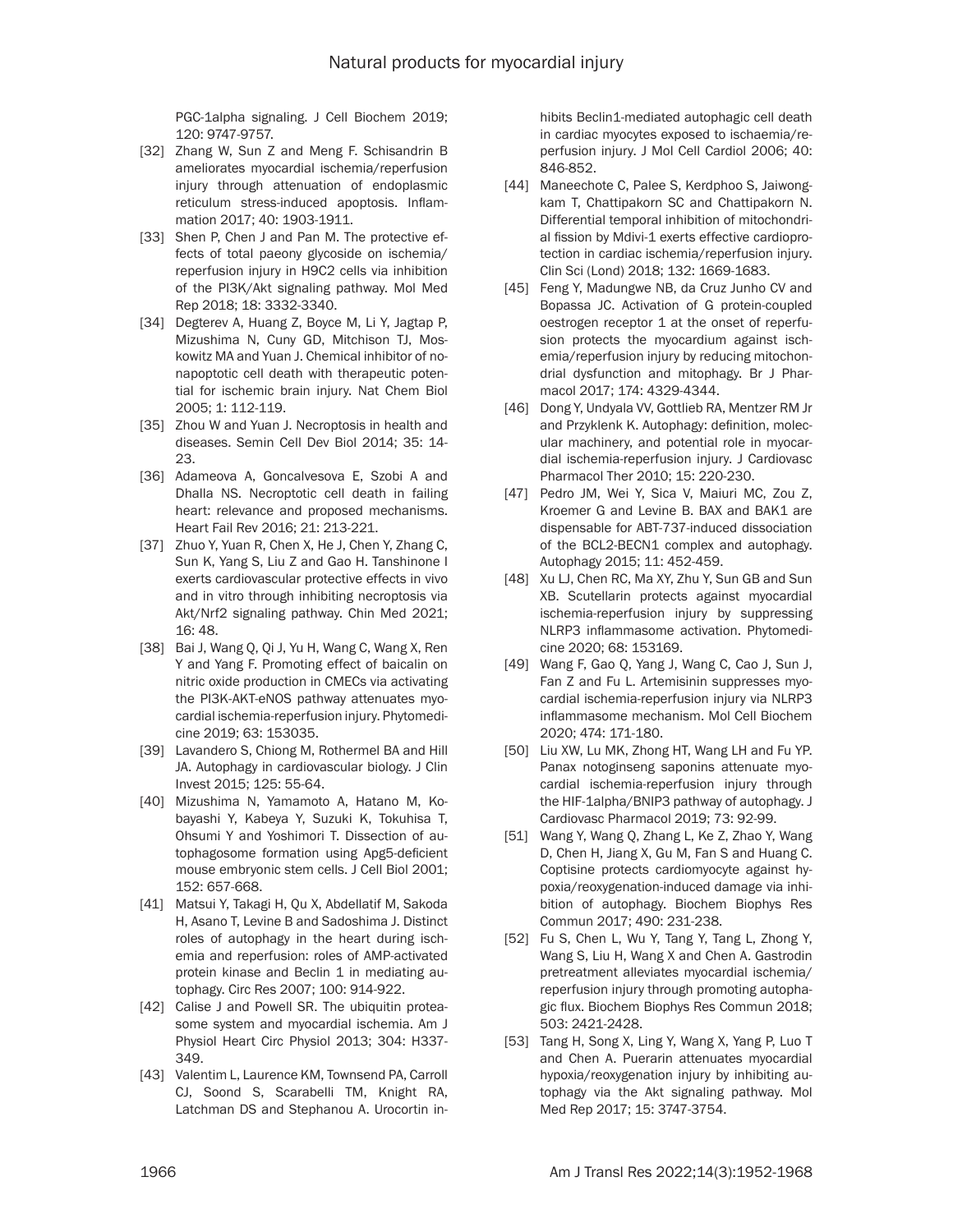- [54] Wang ZK, Chen RR, Li JH, Chen JY, Li W, Niu XL, Wang FF, Wang J and Yang JX. Puerarin protects against myocardial ischemia/reperfusion injury by inhibiting inflammation and the NLRP3 inflammasome: the role of the SIRT1/ NF-kappaB pathway. Int Immunopharmacol 2020; 89: 107086.
- [55] Liao CL, Liu Y, Huang MZ, Liu HY, Ye ZL and Su Q. Myocardial ischemia reperfusion injury is alleviated by curcumin-peptide hydrogel via upregulating autophagy and protecting mitochondrial function. Stem Cell Res Ther 2021; 12: 89.
- [56] Wei W, Peng J and Li J. Curcumin attenuates hypoxia/reoxygenation induced myocardial injury. Mol Med Rep 2019; 20: 4821-4830.
- [57] Cookson BT and Brennan MA. Pro-inflammatory programmed cell death. Trends Microbiol 2001; 9: 113-114.
- [58] McKenzie BA, Mamik MK, Saito LB, Boghozian R, Monaco MC, Major EO, Lu JQ, Branton WG and Power C. Caspase-1 inhibition prevents glial inflammasome activation and pyroptosis in models of multiple sclerosis. Proc Natl Acad Sci U S A 2018; 115: E6065-E6074.
- [59] Toldo S, Mauro AG, Cutter Z and Abbate A. Inflammasome, pyroptosis, and cytokines in myocardial ischemia-reperfusion injury. Am J Physiol Heart Circ Physiol 2018; 315: H1553- H1568.
- [60] Ye B, Chen X, Dai S, Han J, Liang X, Lin S, Cai X, Huang Z and Huang W. Emodin alleviates myocardial ischemia/reperfusion injury by inhibiting gasdermin D-mediated pyroptosis in cardiomyocytes. Drug Des Devel Ther 2019; 13: 975-990.
- [61] Sun W, Lu H, Lyu L, Yang P, Lin Z, Li L, Sun L and Lu D. Gastrodin ameliorates microvascular reperfusion injury-induced pyroptosis by regulating the NLRP3/caspase-1 pathway. J Physiol Biochem 2019; 75: 531-547.
- [62] Zhao L, Zhou Z, Zhu C, Fu Z and Yu D. Luteolin alleviates myocardial ischemia reperfusion injury in rats via Siti1/NLRP3/NF-kappaB pathway. Int Immunopharmacol 2020; 85: 106680.
- [63] Zhang X, Du Q, Yang Y, Wang J, Dou S, Liu C and Duan J. The protective effect of Luteolin on myocardial ischemia/reperfusion (I/R) injury through TLR4/NF-kappaB/NLRP3 inflammasome pathway. Biomed Pharmacother 2017; 91: 1042-1052.
- [64] Zhao J, Zhang J, Liu Q, Wang Y, Jin Y, Yang Y, Ni C and Zhang L. Hongjingtian injection protects against myocardial ischemia reperfusion-induced apoptosis by blocking ROS induced autophagic-flux. Biomed Pharmacother 2021; 135: 111205.
- [65] Han JY, Li Q, Pan CS, Sun K and Fan JY. Effects and mechanisms of QiShenYiQi pills and major ingredients on myocardial microcirculatory disturbance, cardiac injury and fibrosis in-

duced by ischemia-reperfusion. Pharmacol Res 2019; 147: 104386.

- [66] Yu X, Zhao XD, Bao RQ, Yu JY, Zhang GX and Chen JW. The modified Yi qi decoction protects cardiac ischemia-reperfusion induced injury in rats. BMC Complement Altern Med 2017; 17: 330.
- [67] Li Q, Li N, Cui HH, Tian XQ, Jin C, Chen GH and Yang YJ. Tongxinluo exerts protective effects via anti-apoptotic and pro-autophagic mechanisms by activating AMPK pathway in infarcted rat hearts. Exp Physiol 2017; 102: 422-435.
- [68] Yang W, Lai Q, Zhang L, Zhang Y, Zhang Y, Yu B, Li F and Kou J. Mechanisms dissection of the combination GRS derived from ShengMai preparations for the treatment of myocardial ischemia/reperfusion injury. J Ethnopharmacol 2021; 264: 113381.
- [69] Cao Y, He X, Lui F, Huang Z and Zhang Y. Chinese medicinal formula Guanxin Shutong capsule protects the heart against oxidative stress and apoptosis induced by ischemic myocardial injury in rats. Exp Ther Med 2014; 7: 1033-1039.
- [70] Liu F, Huang ZZ, Sun YH, Li T, Yang DH, Xu G, Su YY and Zhang T. Four main active ingredients derived from a traditional Chinese medicine Guanxin Shutong capsule cause cardioprotection during myocardial ischemia injury calcium overload suppression. Phytother Res 2017; 31: 507-515.
- [71] Zhao Y, Guo R, Li L, Li S, Fan G, Zhao X and Wang Y. Tongmai formula improves cardiac function via regulating mitochondrial quality control in the myocardium with ischemia/reperfusion injury. Biomed Pharmacother 2020; 132: 110897.
- [72] Shi X, Zhu H, Zhang Y, Zhou M, Tang D and Zhang H. XuefuZhuyu decoction protected cardiomyocytes against hypoxia/reoxygenation injury by inhibiting autophagy. BMC Complement Altern Med 2017; 17: 325.
- [73] Zhao Y, Zhang X, Luan J, Zhao B, An N, Sun N, Wang X, Zhao T, Sun Y, Fu ZD, Zhang Y and Zhang Y. Shenxian-Shengmai oral liquid reduces myocardial oxidative stress and protects myocardium from ischemia-reperfusion injury. Cell Physiol Biochem 2018; 48: 2503-2516.
- [74] Zhang S, Liu H, Fang Q, He H, Lu X, Wang Y and Fan X. Shexiang Tongxin dropping pill protects against chronic heart failure in mice via inhibiting the ERK/MAPK and TGF-beta signaling pathways. Front Pharmacol 2021; 12: 796354.
- [75] Tan YF, Yu J, Pan WJ, Qi JY and Zhang MZ. Protective mechanisms of Suxiao Jiuxin pills () on myocardial ischemia-reperfusion injury in vivo and in vitro. Chin J Integr Med 2020; 26: 583-590.
- [76] Sun YH, Bu R, Wang YW, Hu YC, Wang XM, Dong X, Zu W, Niu Y, Zhao PW, Sun P, Ru SH, Lu JK and Na SS. Validation of efficacy and mech-